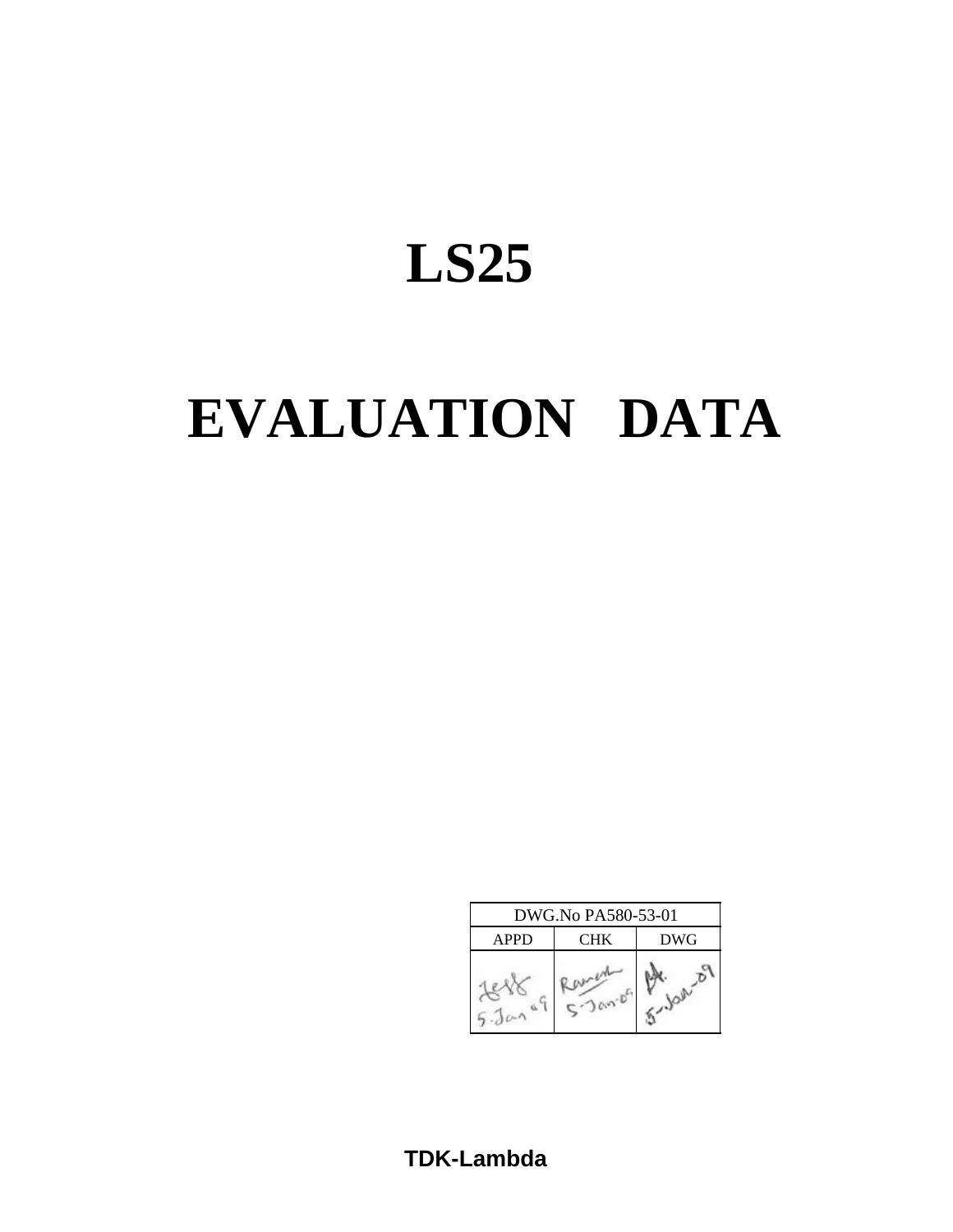## INDEX

| 1. Evaluation Method                                     | <b>PAGE</b> |
|----------------------------------------------------------|-------------|
| 1-1 Circuit used for determination                       | $T-1-5$     |
| (1) Steady state data                                    |             |
| (2) Warm up voltage drift characteristics                |             |
| (3) Over current protection (OCP) characteristics        |             |
| (4) Over voltage protection (OVP) characteristics        |             |
| (5) Output rise characteristics                          |             |
| (6) Output fall characteristics                          |             |
| (7) Response to brown out characteristics                |             |
| (8) Dynamic line response characteristics                |             |
| (9) Dynamic load response characteristics                |             |
| (10) Inrush current characteristics                      |             |
| (11) Leakage current characteristics                     |             |
| (12) Output ripple and noise waveform                    |             |
| (13) Electro-Magnetic Interference characteristics       |             |
| 1-2 List of equipment used                               | T-6         |
| 2. Characteristics                                       |             |
| 2-1 Steady state data                                    |             |
| $(1)$ Regulation - line and load, temperature drift      | $T-7$       |
| (2) Output voltage and Ripple voltage vs. input voltage  | $T-8$       |
| (3) Efficiency and Input current vs. Output current      | $T-9$       |
| Warm up voltage drift characteristics<br>$2 - 2$         | $T-10$      |
| $2 - 3$<br>Over current protection (OCP) characteristics | $T-11$      |
| Over voltage protection (OVP) characteristics<br>$2 - 4$ | $T-14$      |
| $2 - 5$                                                  | $T-15$      |
| 2-6                                                      | $T-17$      |
| $2 - 7$                                                  | $T-19$      |
| $2 - 8$<br>Dynamic line response characteristics         | $T-20$      |
| Dynamic load response characteristics<br>$2-9$           | $T-21$      |
| 2-10 Response to brown out characteristics               | $T-27$      |
| 2-11 Inrush current waveform                             | $T-29$      |
| 2-12 Input current harmonics                             | $T-31$      |
| 2-13 Leakage current characteristics                     | $T-32$      |
| 2-14 Output ripple and noise waveform                    | $T-33$      |
| 2-15 Electro-Magnetic Interference characteristics       | $T-35$      |
| <b>Terminology Used</b>                                  |             |
| Definition                                               |             |

|      | Definition |                       |
|------|------------|-----------------------|
| Vin  | .          | Input voltage         |
| Vout | .          | <b>Output Voltage</b> |
| Iin  | .          | <b>Input Current</b>  |
| Iout | .          | <b>Output Current</b> |
| Ta   |            | Ambient temperature   |
|      |            |                       |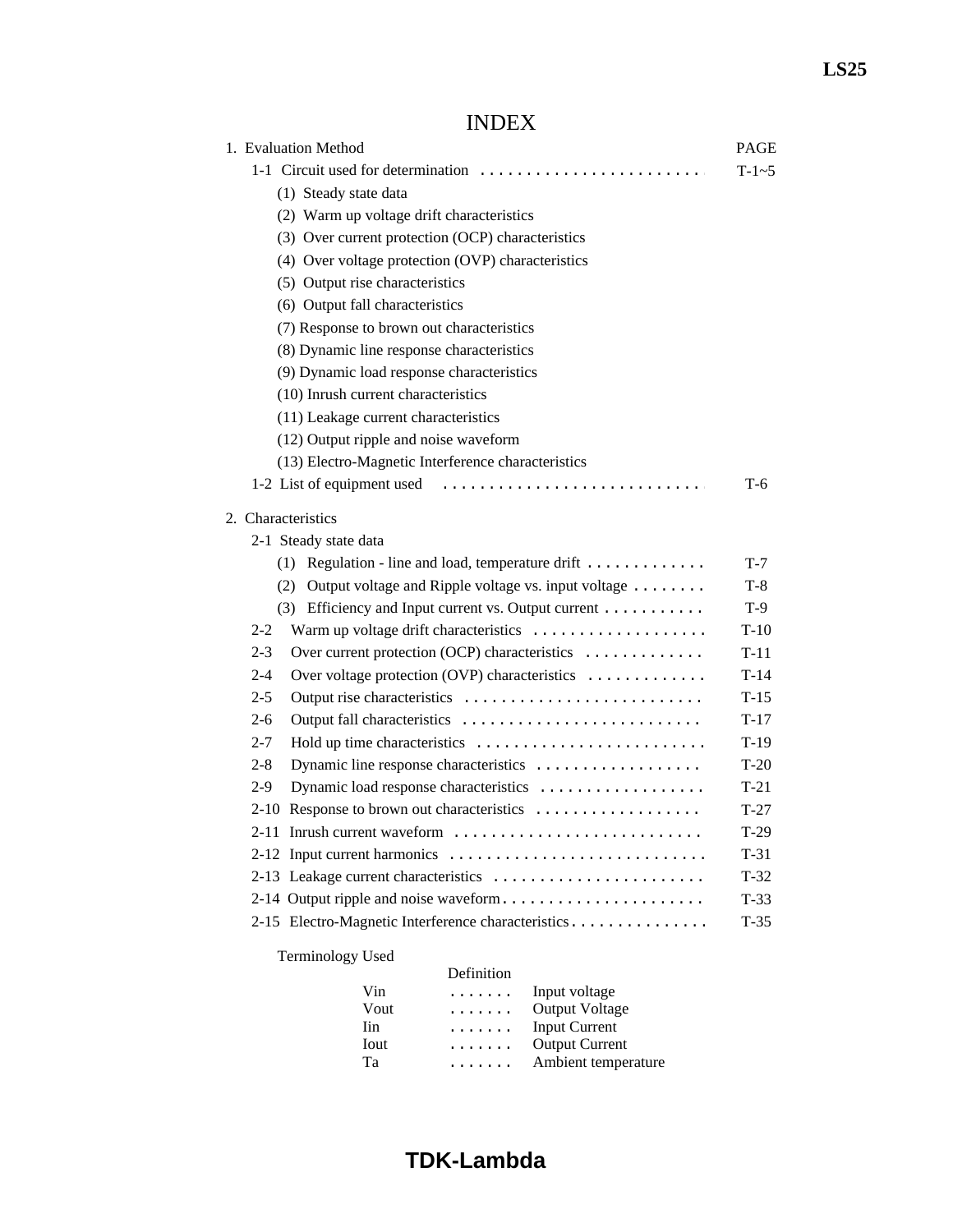#### **1. Evaluation Method**

## **1-1 Circuit used for determination**

(1) Steady state data



- (2) Warm up voltage drift characteristics Same as Steady state data
- (3) Over current protection (OCP) characteristics



- (4) Over voltage protection (OVP) characteristics Same as Steady state data
- (5) Output rise characteristics



## **LS25**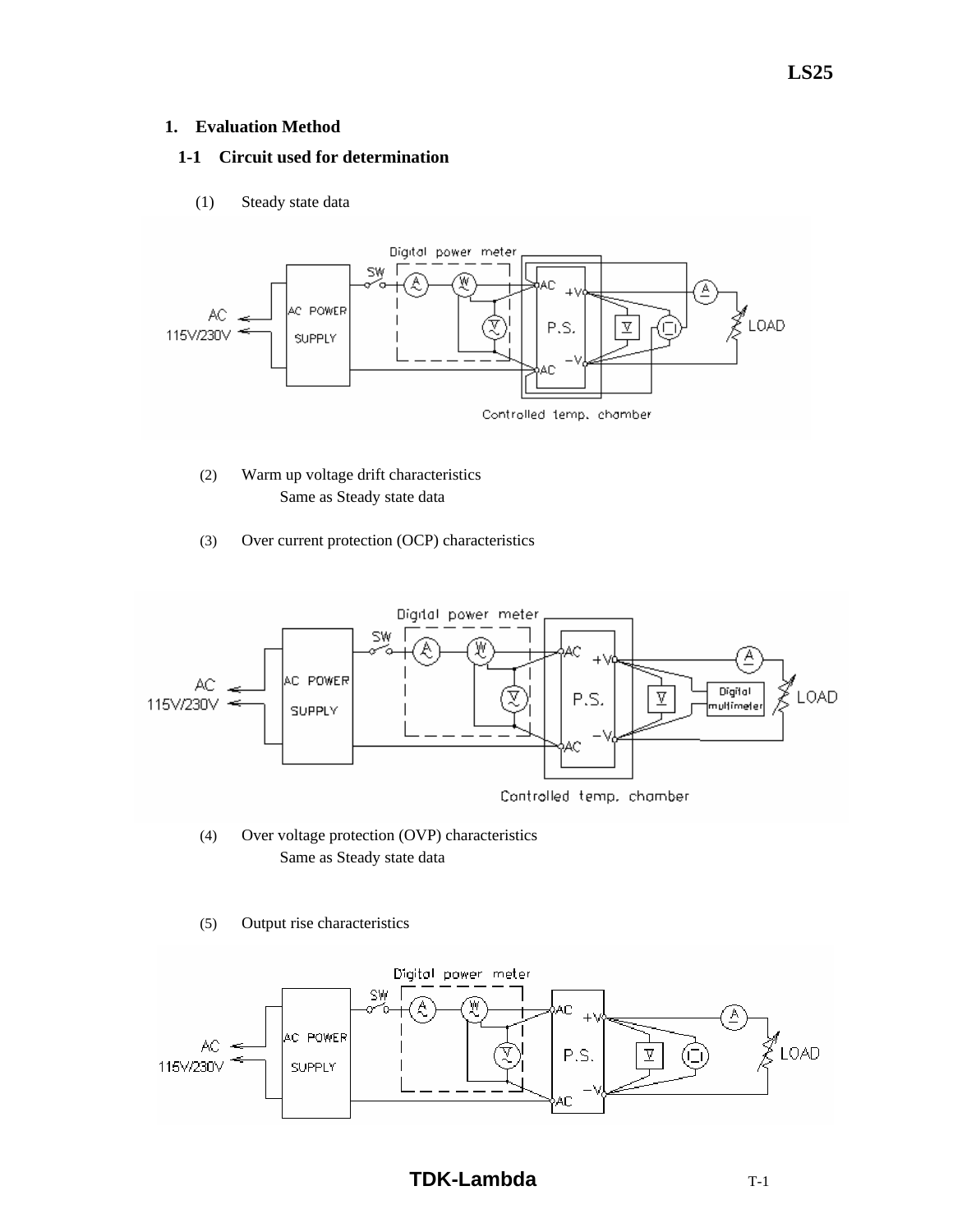- (6) Output fall characteristics Same as Output rise characteristics
- (7) Response to brown out characteristics



(8) Dynamic line characteristics

Same as Response to brown out characteristics.

## (9) Dynamic load response characteristics

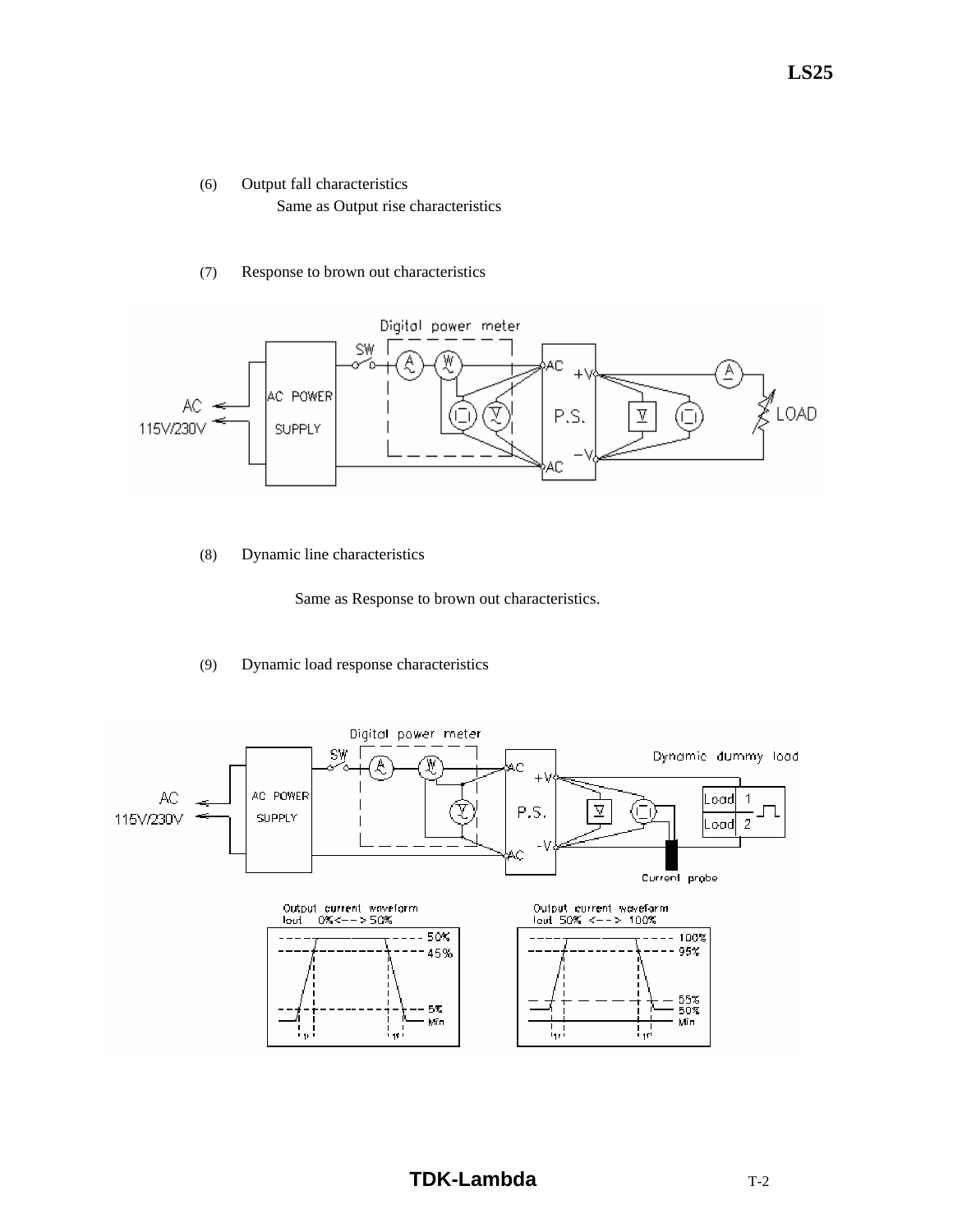#### (10) Inrush current characteristics



#### (11) Leakage current characteristics



#### (12) Output ripple and noise waveform

(a) Normal Mode (using a 12" twisted pair terminated with 0.1uF and 47uF capacitor at 20MHz)

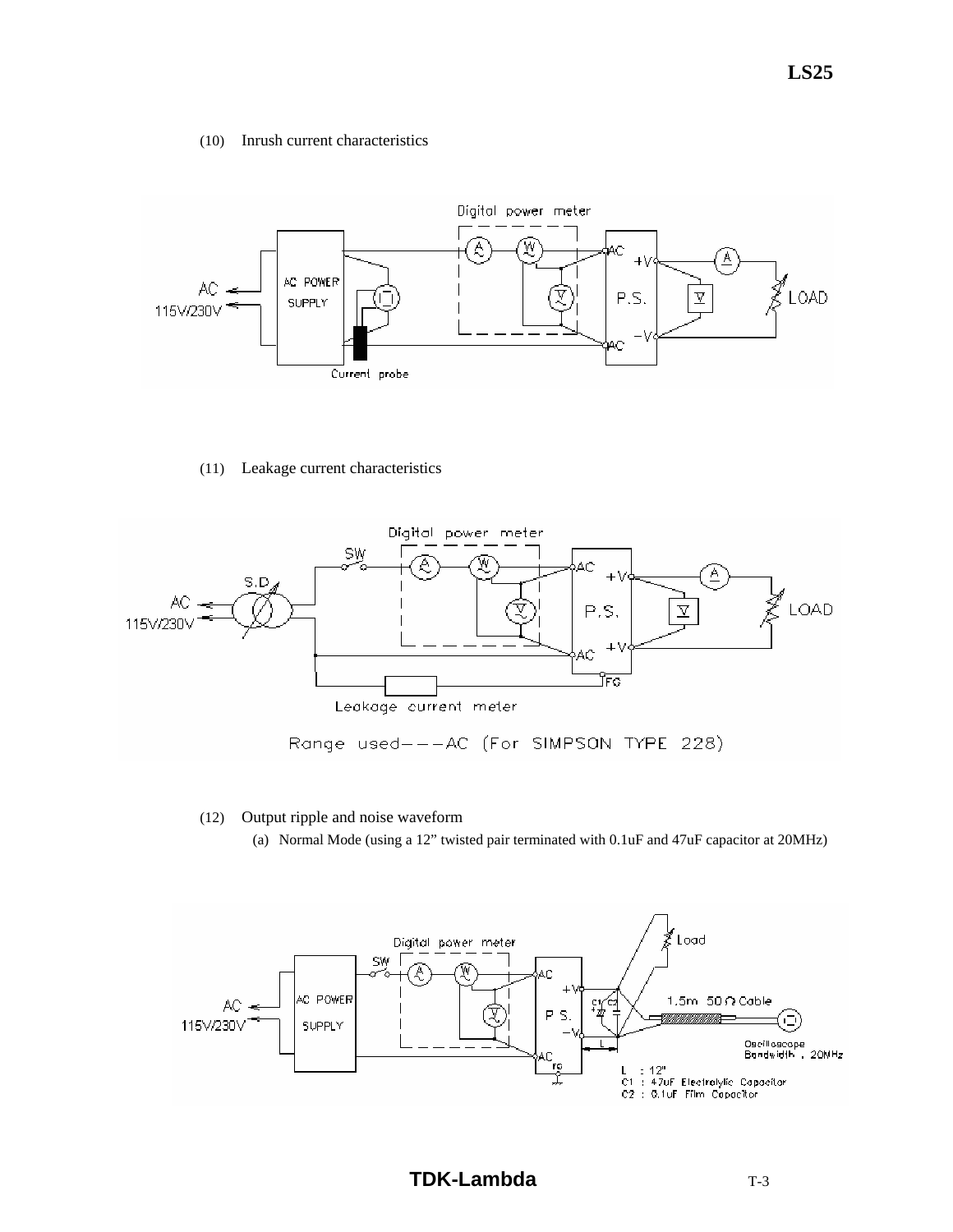#### (b) Normal +Common Mode



## (13) Electro-Magnetic Interference characteristics

#### (a) Conducted Emission Noise

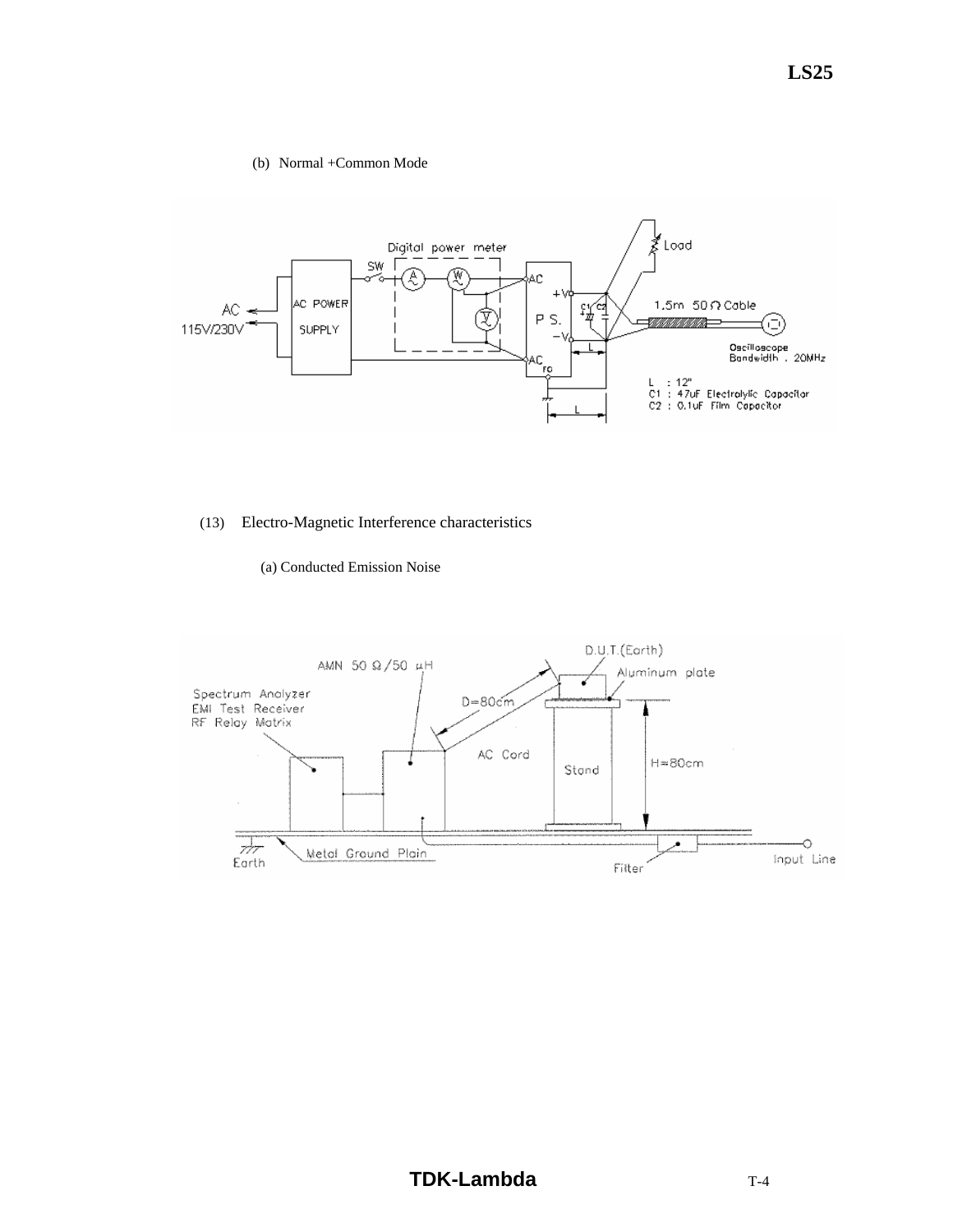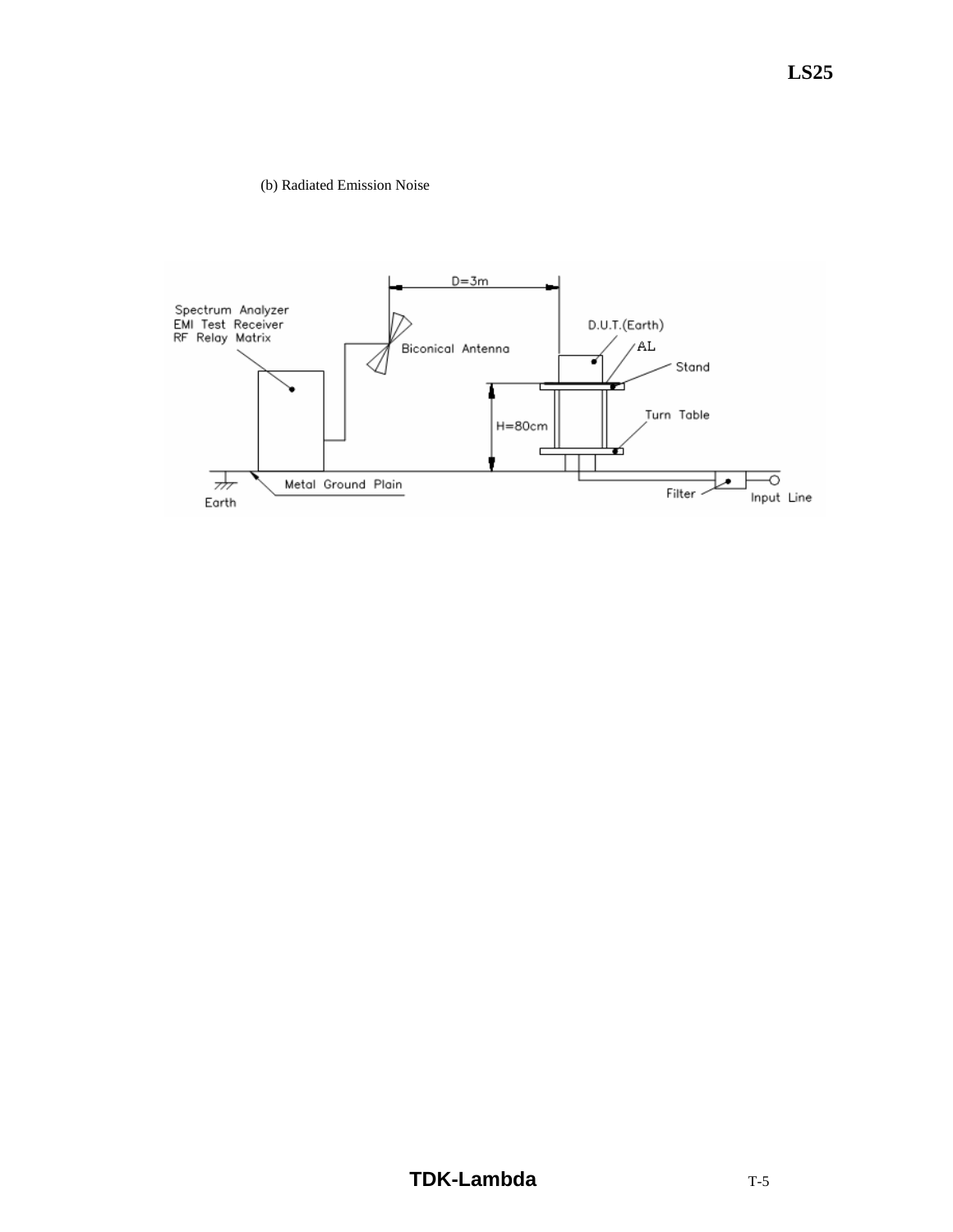|                | <b>EQUIPMENT USED</b>          | <b>MANUFACTURER</b>      | MODEL NO.        |
|----------------|--------------------------------|--------------------------|------------------|
| 1              | DIGITAL STORAGE OSCILLOSCOPE   | YOKOGAWA                 | DL1740/DL1740E   |
|                |                                |                          |                  |
| $\mathfrak{2}$ | DIGITAL MULTIMETER             | <b>FLUKE</b>             | 89 VI            |
| 3              | <b>DIGITAL POWER METER</b>     | YOKOGAWA                 | WT210            |
| $\overline{4}$ | <b>CURRENT PROBE/AMPLIFIER</b> | <b>TEKTRONIX</b>         | TCP404XL/TCPA400 |
|                |                                |                          |                  |
| 5              | DYNAMIC DUMMY LOAD             | <b>CHROMA</b>            | 63030/63201      |
| 6              | DYNAMIC DUMMY LOAD             | <b>KIKUSUI</b>           | <b>PLZ1004W</b>  |
|                |                                |                          |                  |
| $\tau$         | CONTROLLED TEMP. CHAMBER       | <b>ESPEC</b>             | SU-241           |
|                |                                |                          |                  |
| 8              | <b>LEAKAGE CURRENT METER</b>   | <b>SIMPSON</b>           | 228              |
| 9              | <b>AC SOURCE</b>               | <b>KIKUSUI</b>           | <b>PCR-2000L</b> |
|                |                                |                          |                  |
| 10             | <b>AC SOURCE</b>               | <b>CHROMA</b>            | 6530             |
| 11             | <b>POWER ANALYZER</b>          | <b>CHROMA</b>            | 6630             |
|                |                                |                          |                  |
| 12             | <b>EMI TEST RECEIVER</b>       | <b>ROHDE&amp;SCHWARZ</b> | <b>ESCI</b>      |
| 13             | <b>EMI TEST RECEIVER</b>       | ROHDE&SCHWARZ            | <b>ESI26</b>     |
| 14             | <b>LISN</b>                    | ROHDE&SCHWARZ            | <b>ENV216</b>    |
|                |                                |                          |                  |
| 15             | <b>ANTENNA</b>                 | ROHDE&SCHWARZ            | HL562            |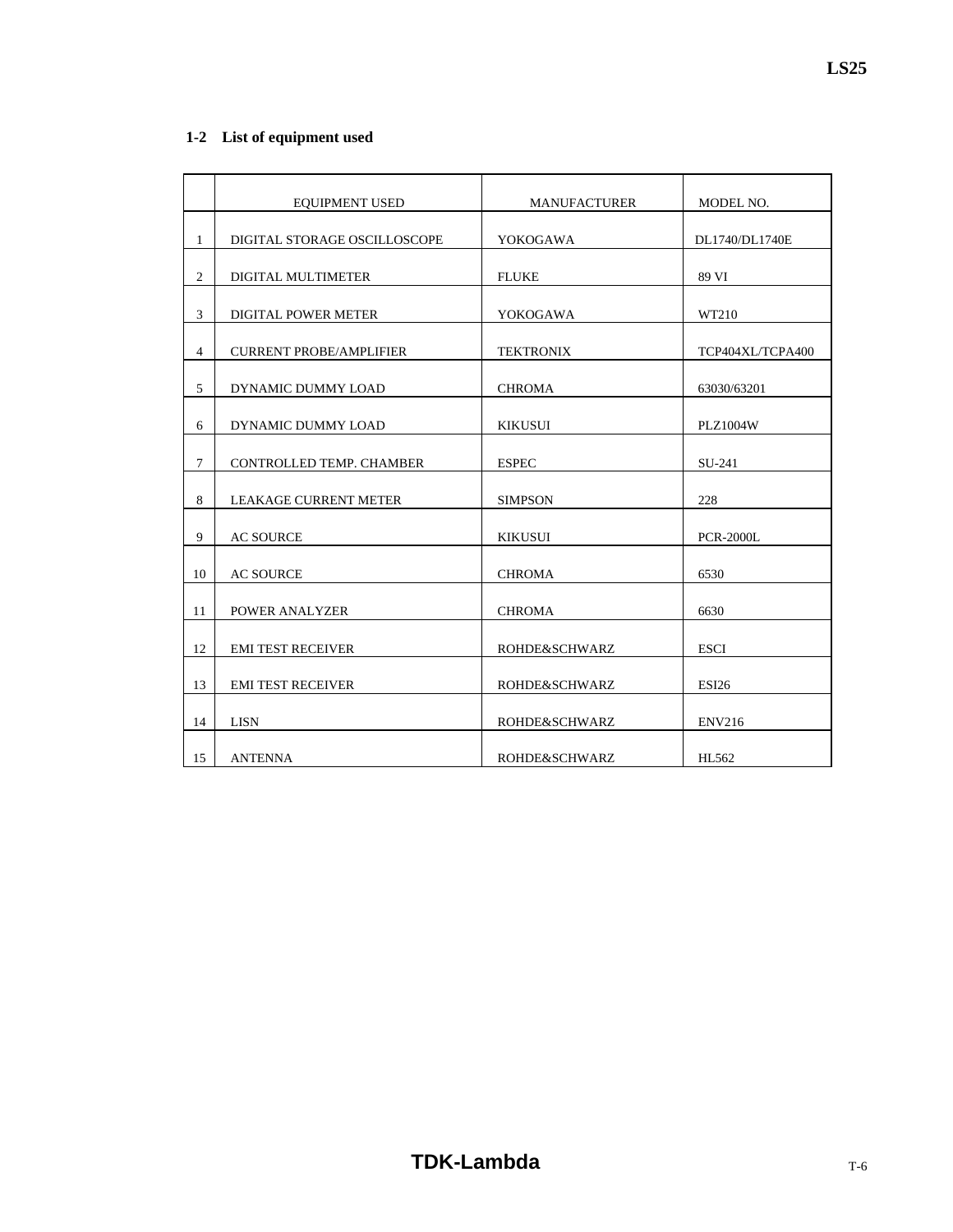## **2. Characteristics**

#### **2-1 Steady State Data**

## **(1) Regulation - Line and Load, Temperature Drift**

## 5V

load 0.015V 0.015V 0.016V 0.015V regulation 0.300% 0.300% 0.320% 0.300%

| 1. Regulation-line and load |       | Condition $Ta:25^{\circ}C$ |        |        |                 |        |
|-----------------------------|-------|----------------------------|--------|--------|-----------------|--------|
| $I$ out \ Vin               | 88VAC | 115VAC                     | 230VAC | 264VAC | line regulation |        |
| $0\%$                       | 5.023 | 5.023                      | 5.023  | 5.022  | 0.001V          | 0.020% |
| 50%                         | 5.016 | 5.015                      | 5.016  | 5.015  | 0.001V          | 0.020% |
| 100%                        | 5.008 | 5.008                      | 5.007  | 5.007  | 0.001V          | 0.020% |

2. Temperature drift Conditions;  $V$ in = 115Vac

| $I$ out = 100% |  |
|----------------|--|
|----------------|--|

**LS25**

| l a  | າ ເທ<br>$-L$ | 150 <sup>o</sup> | $50^{\circ}C$ | temperature stability |        |
|------|--------------|------------------|---------------|-----------------------|--------|
| Vout | 5.015        | 5.008            | 5.001         |                       | $28\%$ |

## 12V

1. Regulation-line and load

Condition Ta: 25°C  $\lceil$  Iout \ Vin  $\lceil$  88VAC  $\lceil$  115VAC  $\lceil$  230VAC  $\lceil$  264VAC  $\lceil$  line regulation

| 0%         | 11.983 | 11.983 | 11.984 | 11.982 | 0.002V | 0.017% |
|------------|--------|--------|--------|--------|--------|--------|
| 50%        | 11.981 | 11.981 | 11.981 | 11.98  | 0.001V | 0.008% |
| 100%       | 11.977 | 11.976 | 11.977 | 11.976 | 0.001V | 0.008% |
| load       | 0.006V | 0.007V | 0.007V | 0.006V |        |        |
| regulation | 0.050% | 0.058% | 0.058% | 0.050% |        |        |

2. Temperature drift Conditions; Vin = 115Vac

|      |                 |                                                 |        |        | $I$ out = 100% |  |
|------|-----------------|-------------------------------------------------|--------|--------|----------------|--|
| Ta   | $-25^{\circ}$ C | $50^{\circ}$ C<br>າ<∘∩<br>temperature stability |        |        |                |  |
| Vout | 12.044          | 11.976                                          | 11.996 | 0.068V | 0.567%         |  |

## 24V

| 1. Regulation-line and load |        | Condition | $Ta:25^{\circ}C$ |            |        |                 |
|-----------------------------|--------|-----------|------------------|------------|--------|-----------------|
| $Iout \setminus Vin$        | 88VAC  | 115VAC    | 230VAC           | $264\nVAC$ |        | line regulation |
| 0%                          | 24.029 | 24.029    | 24.034           | 24.034     | 0.005V | 0.021%          |
| 50%                         | 24.039 | 24.029    | 24.029           | 24.039     | 0.010V | 0.042%          |
| 100%                        | 24.024 | 24.024    | 24.024           | 24.024     | 0.000V | 0.000%          |
| load                        | 0.015V | 0.005V    | 0.010V           | 0.015V     |        |                 |
| regulation                  | 0.063% | 0.021%    | 0.042%           | 0.063%     |        |                 |

2. Temperature drift Conditions; Vin = 115Vac

Iout  $= 100\%$ 

| Ta   | າເທດ<br>$-25$ | 250C<br>◡ | $50^{\circ}$ C | temperature stability |          |
|------|---------------|-----------|----------------|-----------------------|----------|
| Vout | 24.039        | 24.024    | 23.928         |                       | $0.46\%$ |

## **TDK-Lambda** TDK T-7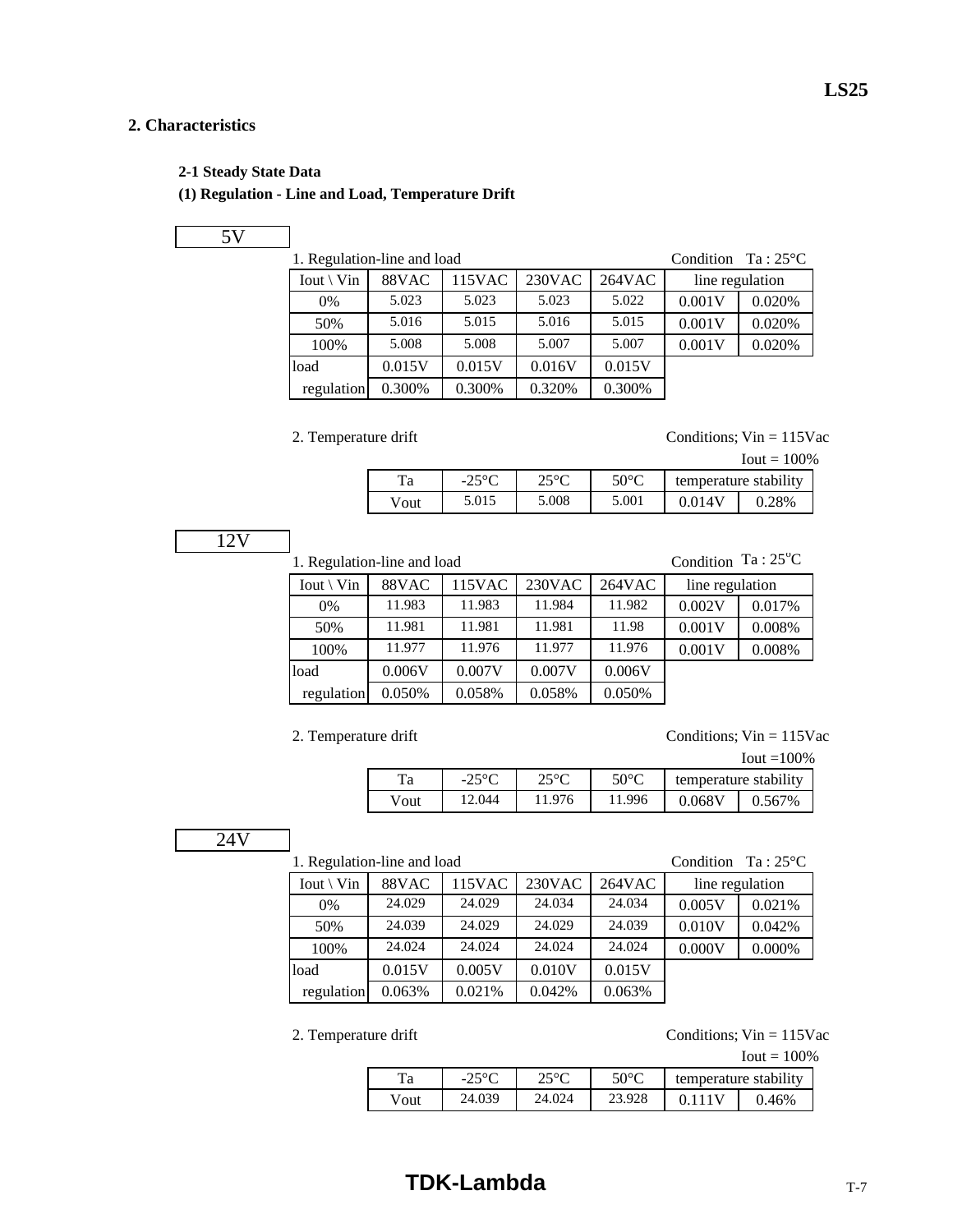#### **2-1 Steady State Data**



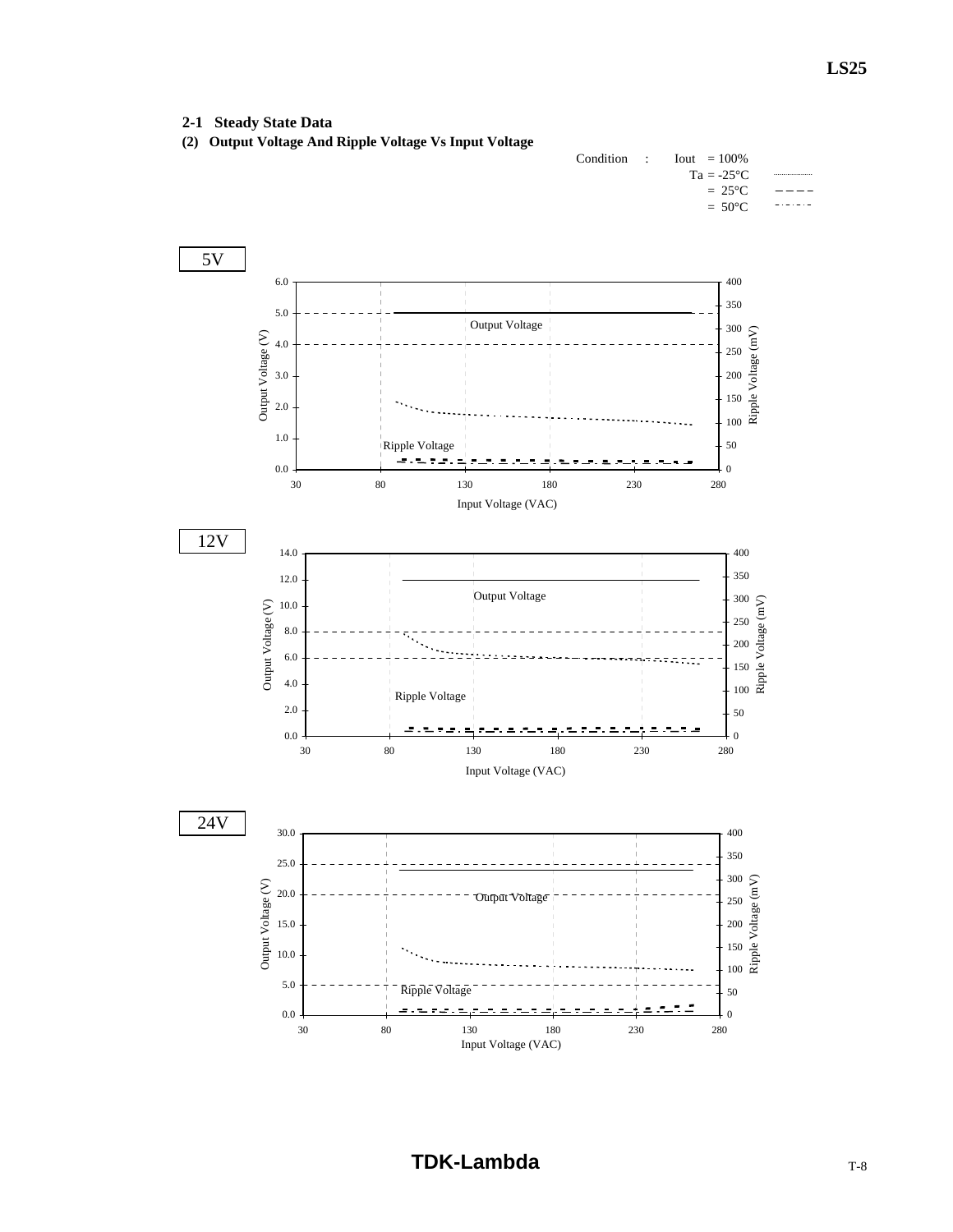## **2-1 Steady State Data**

**(3) Efficiency And Input Current Vs Output Current**

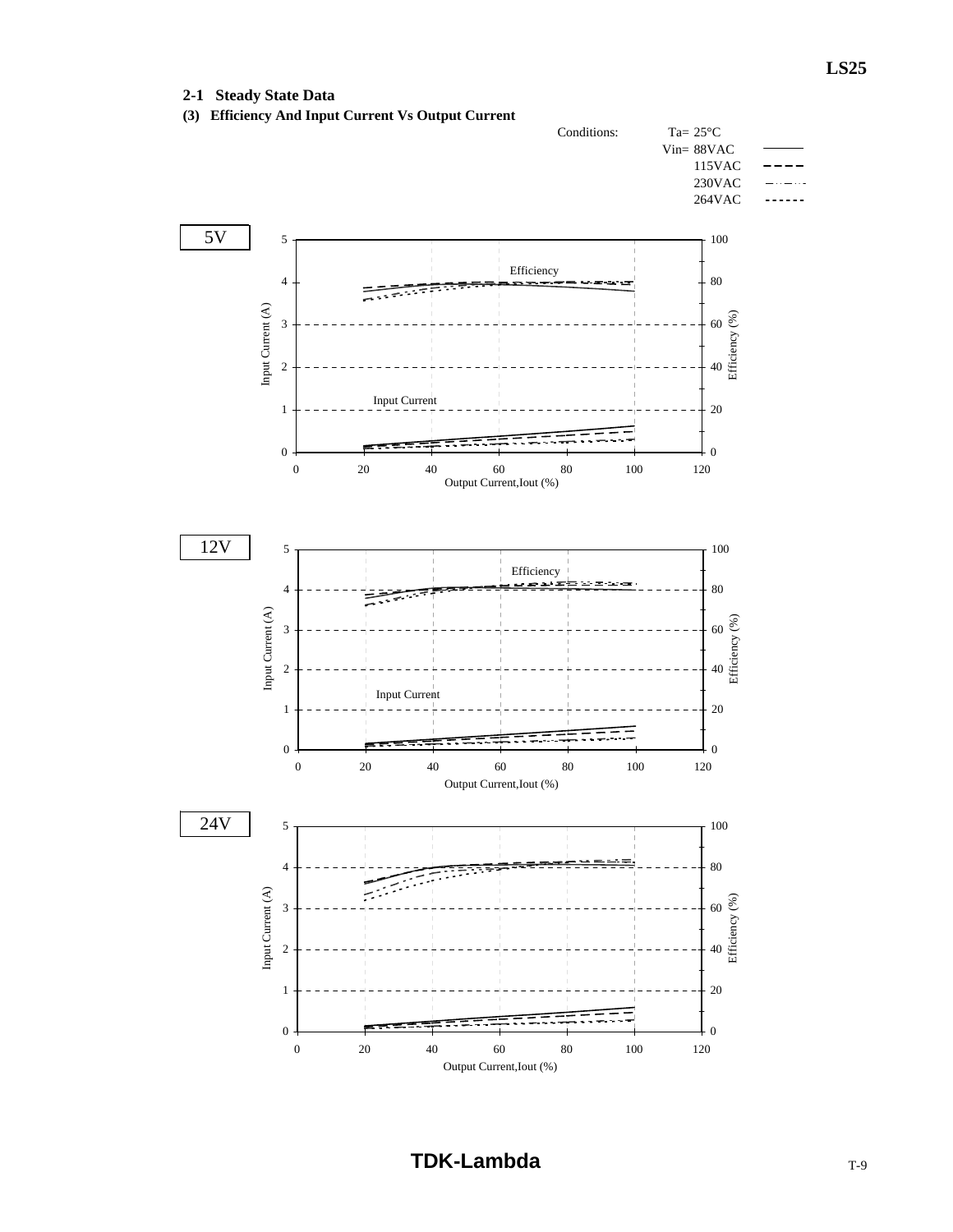

## **2-2 Warm up voltage drift characteristics**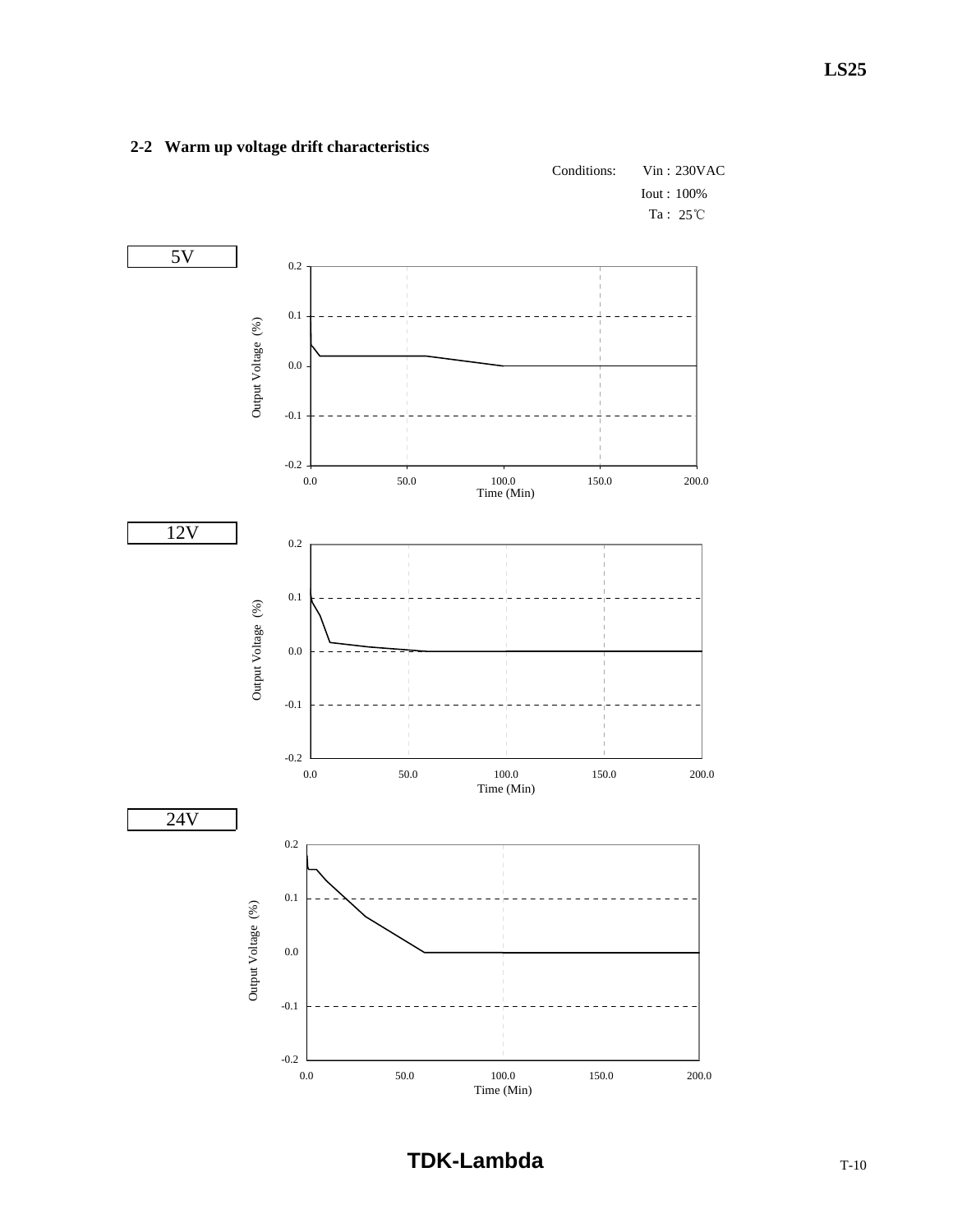

## **2-3 Over current protection (OCP) characteristics**

**TDK-Lambda** T-11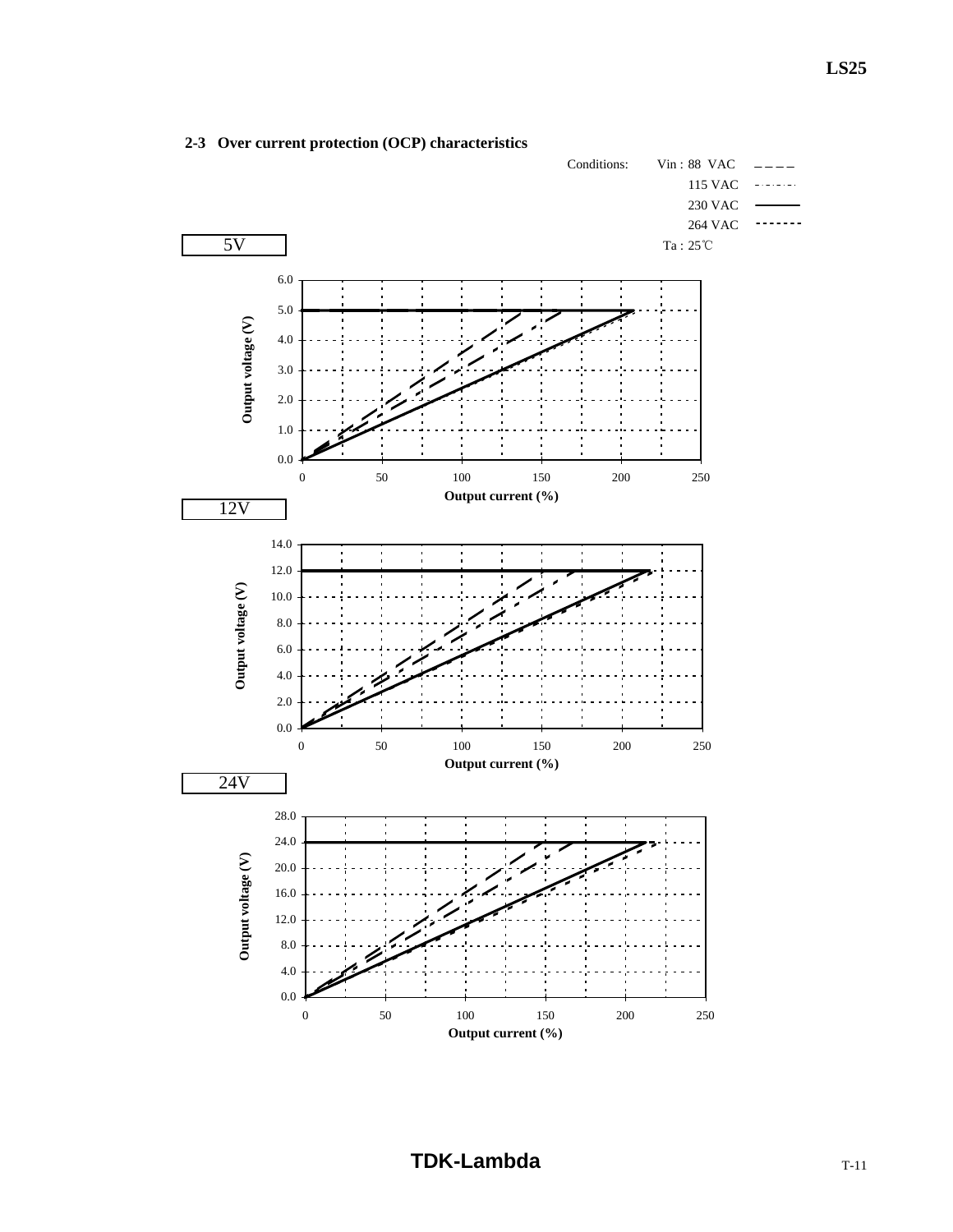

## **2-3 Over current protection (OCP) characteristics**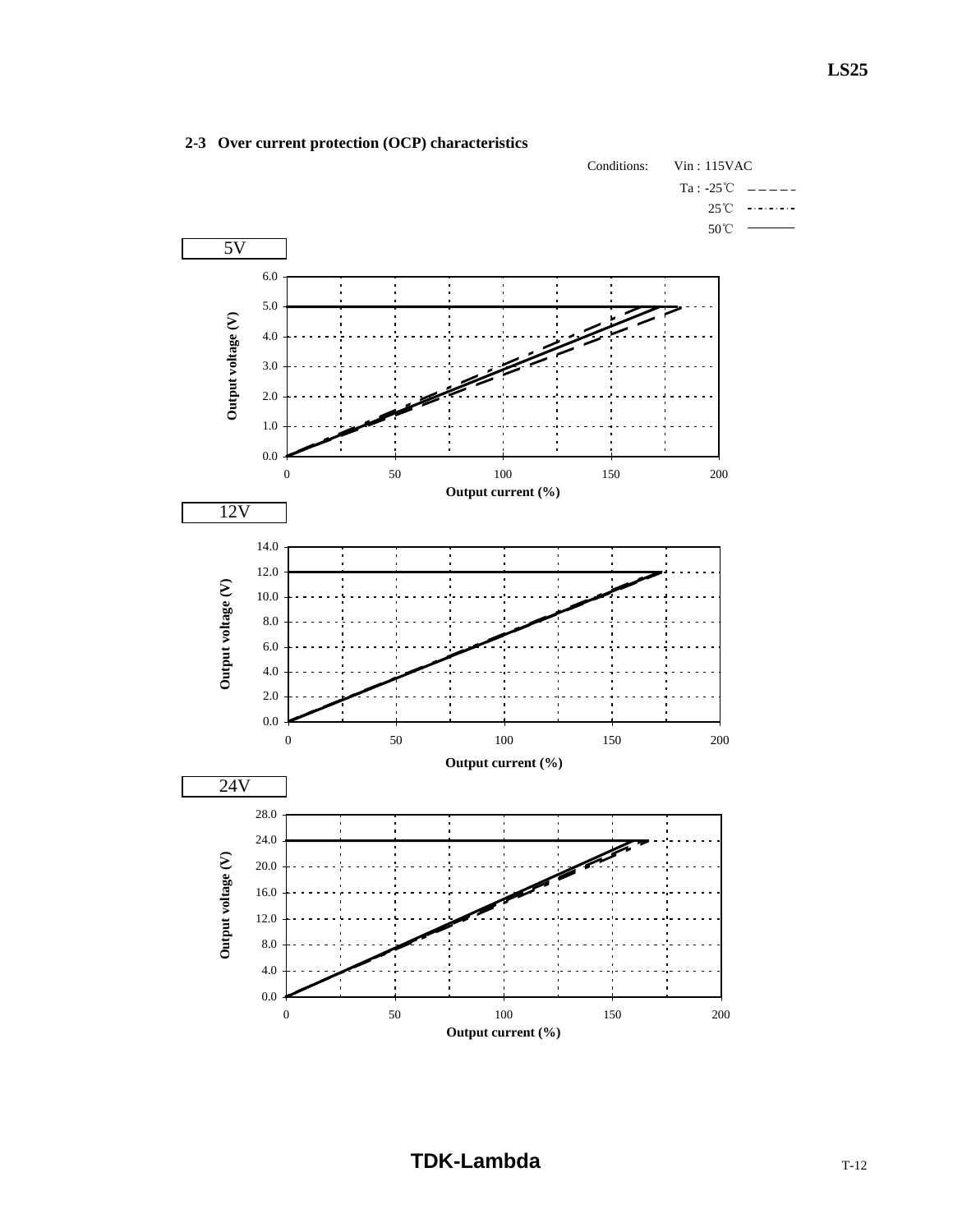

## **2-3 Over current protection (OCP) characteristics**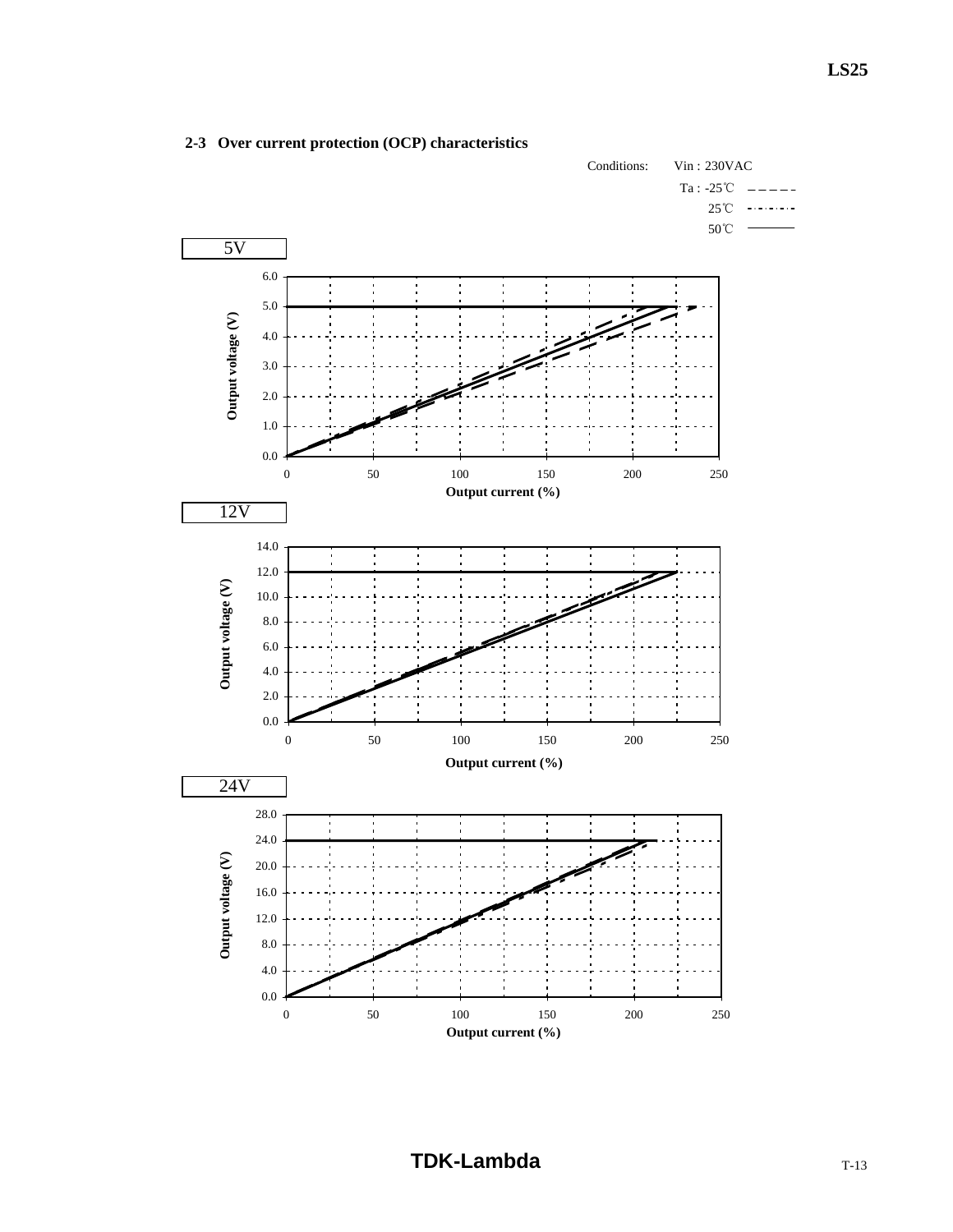## **2-4 Over voltage protection (OVP) characteristics**

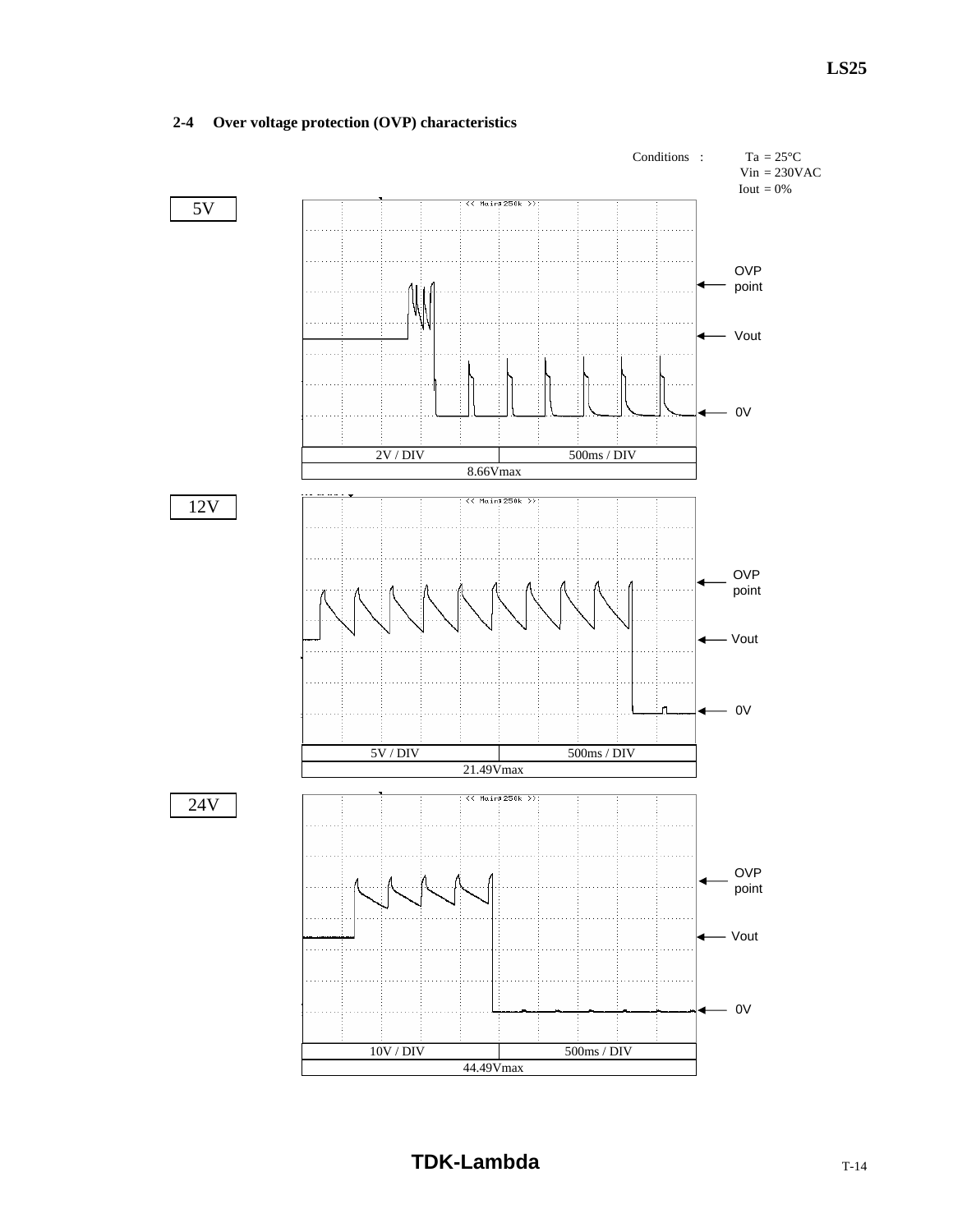## **2-5 Output Rise Characteristics** Conditions: Vin : 88VAC (A) : 115VAC (B) : 230VAC (C) : 264VAC (D) Iout : 0%  $\rm Ta$  :  $25^{\circ}C$ 5V D C B A << Main:200k >> Vout  $-0V$ 4  $-$  Vin 2V/div 10ms/div 12V D C B A Vout ◢  $- 0V$ ◀  $-$  Vin 5V/div 10ms/div 24V D C B A Main Vout 0V  $\overline{\phantom{a}}$  $-$  Vin 10V/div 10ms/div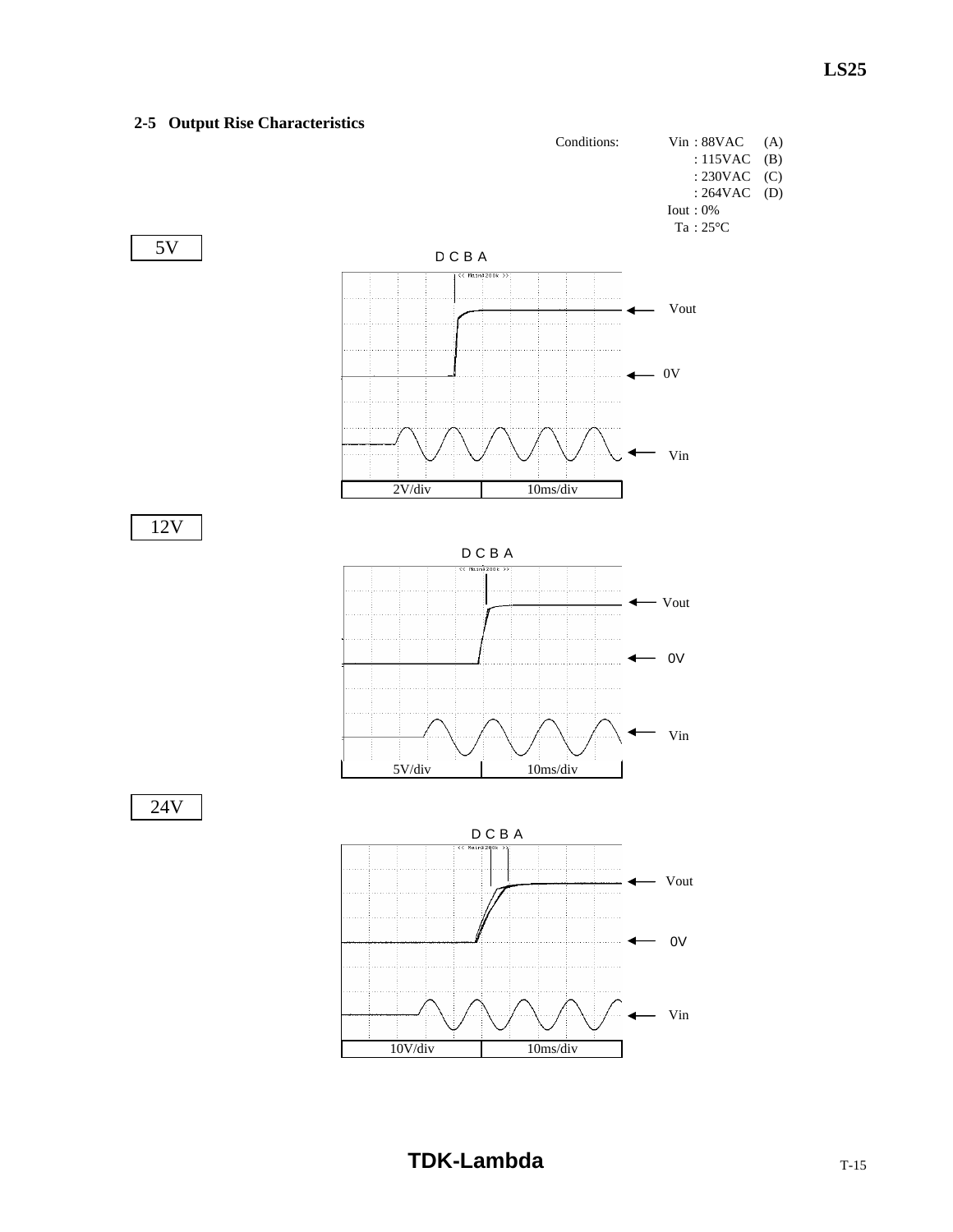## **2-5 Output Rise Characteristics**

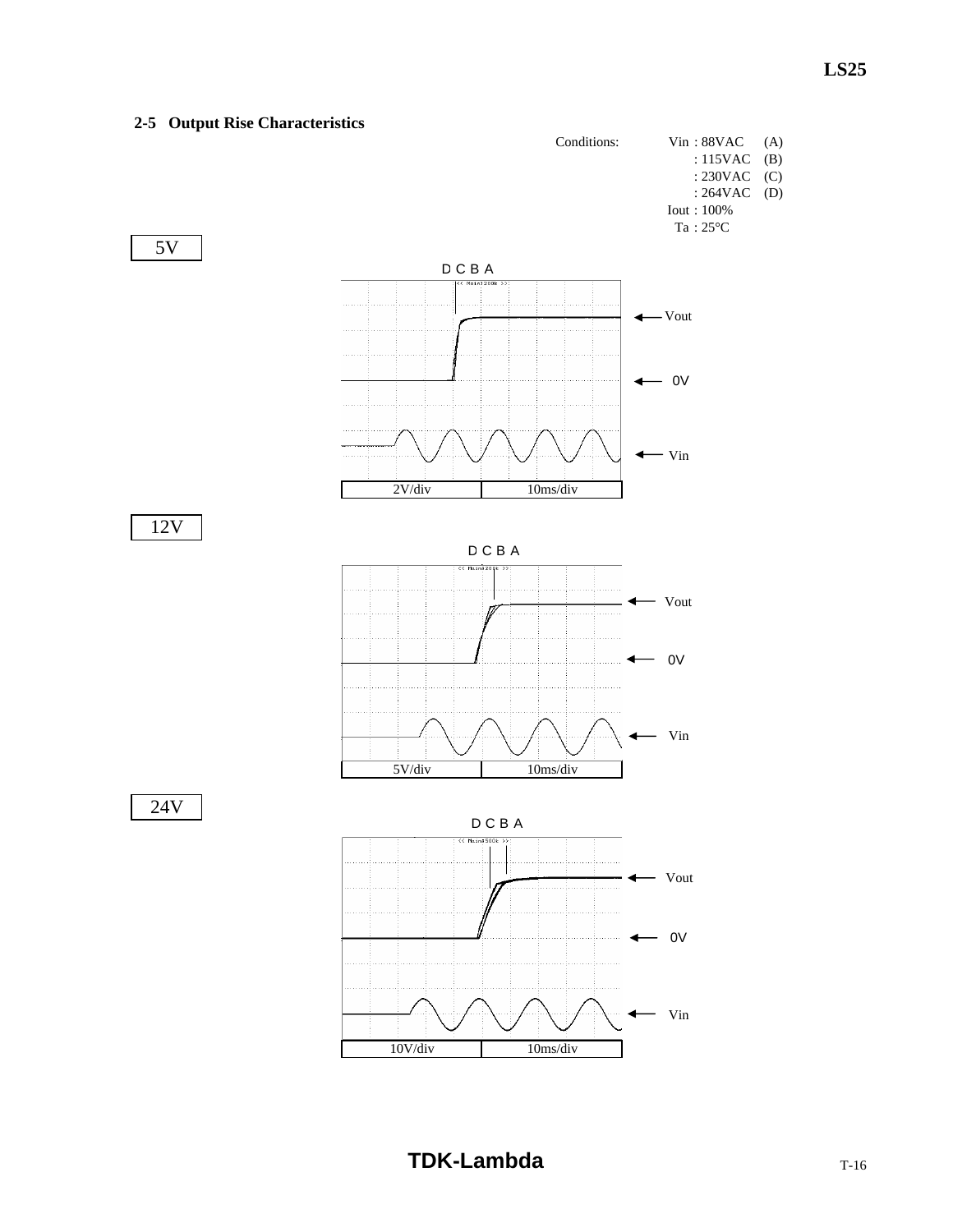# **2-6 Output Fall Characteristics** Conditions: Vin : 88VAC (A) : 115VAC (B) : 230VAC (C) : 264VAC (D) Iout : 0%  $Ta:25^{\circ}\mathrm{C}$ 5V AB C D  $\overline{\phantom{a}}$  Main 250k  $\mathbb{I}$ - Vout ◀  $- 0V$ ✦  $\leftarrow$   $\vee$ in 2V/div 5s/div 12V  $A$  B  $CD$ <br> $\overline{AB}$   $CD$ Vout ◀  $- 0V$  $-$  Vin ◀ 5V/div 5s/div 24V  $A \text{ } B \text{ } C \text{ } D$  $-$  Vout  $- 0V$  $-$  Vin 10V/div 5s/div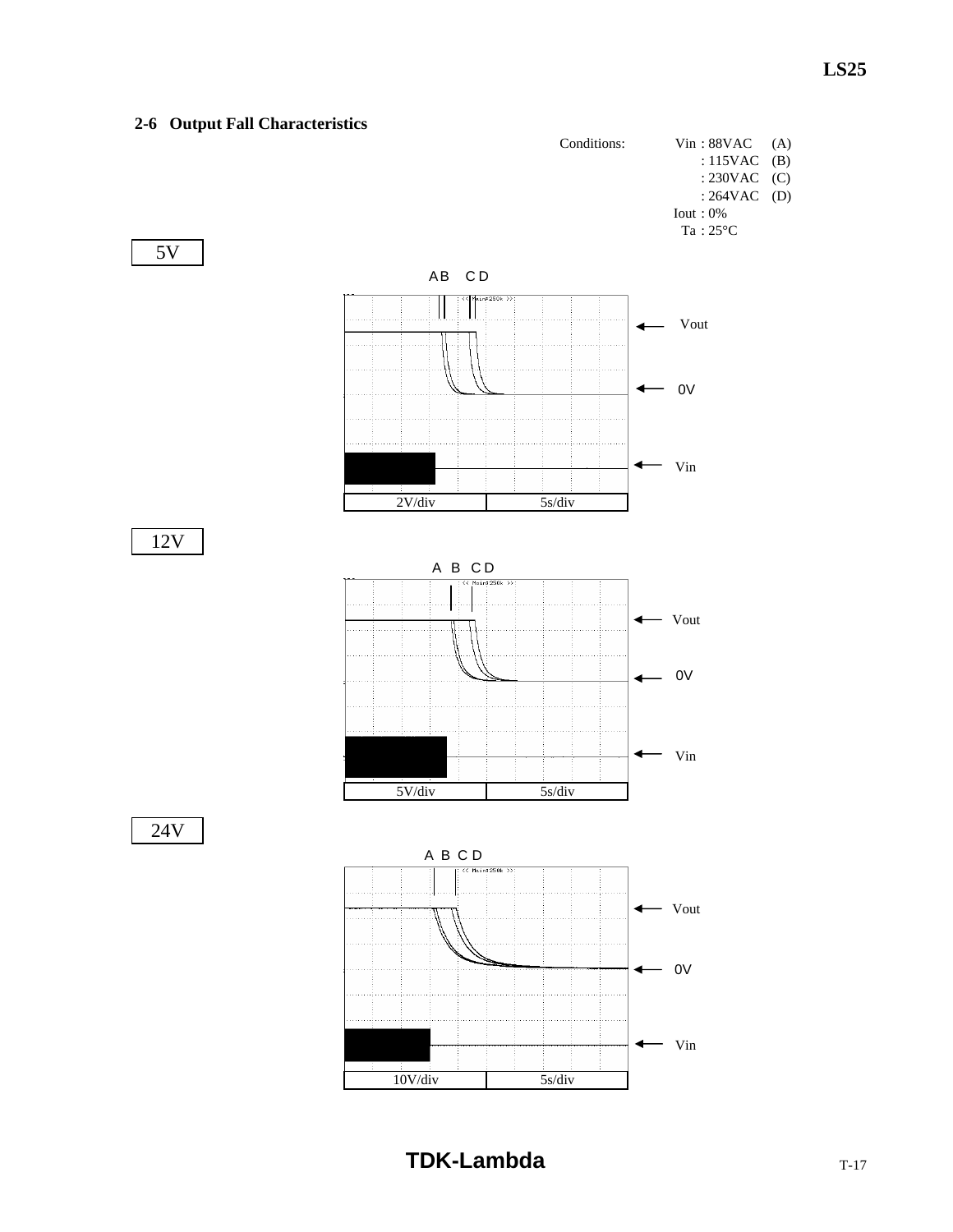## **2-6 Output Fall Characteristics**

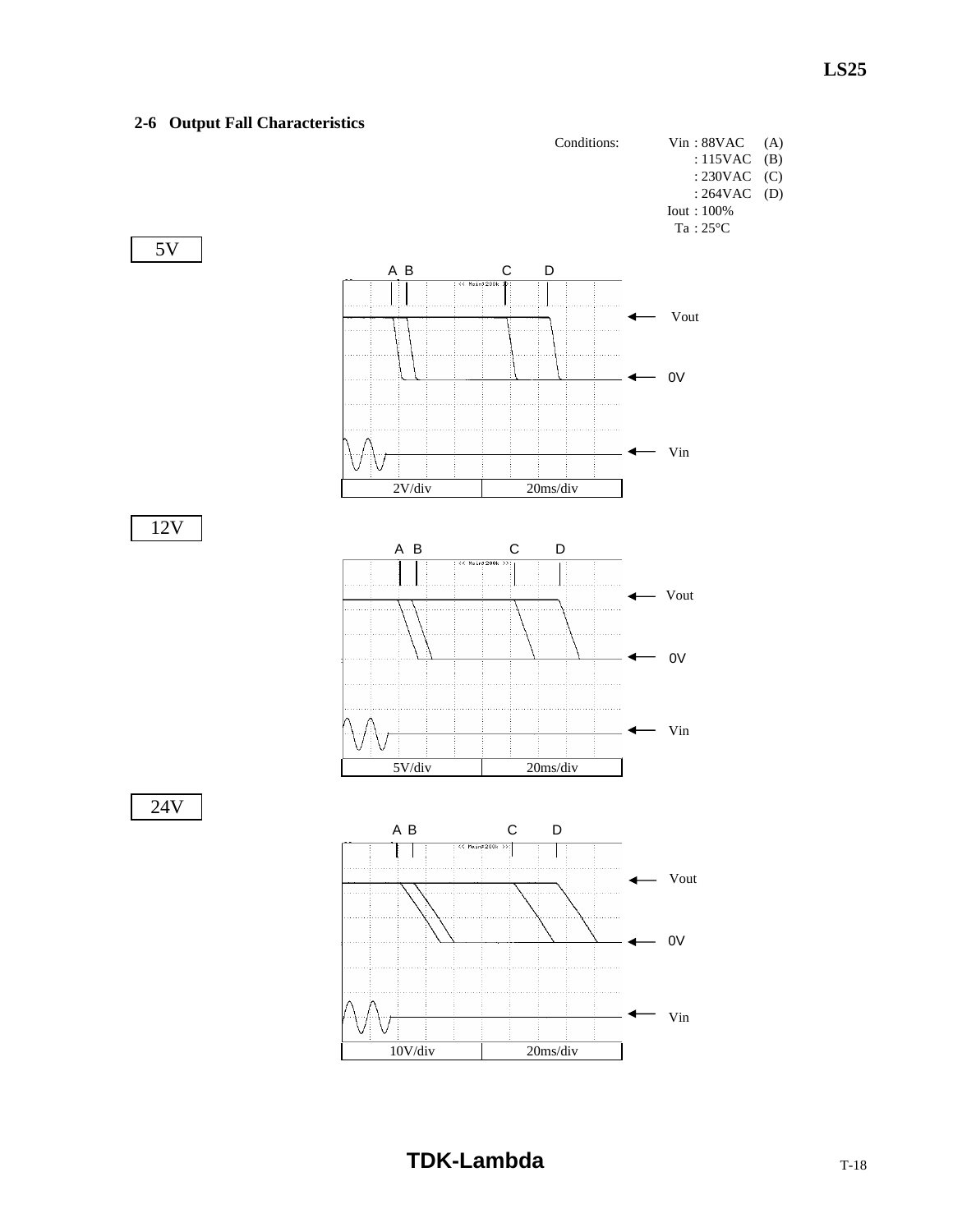## **2-7 Hold Up Time Characteristics**

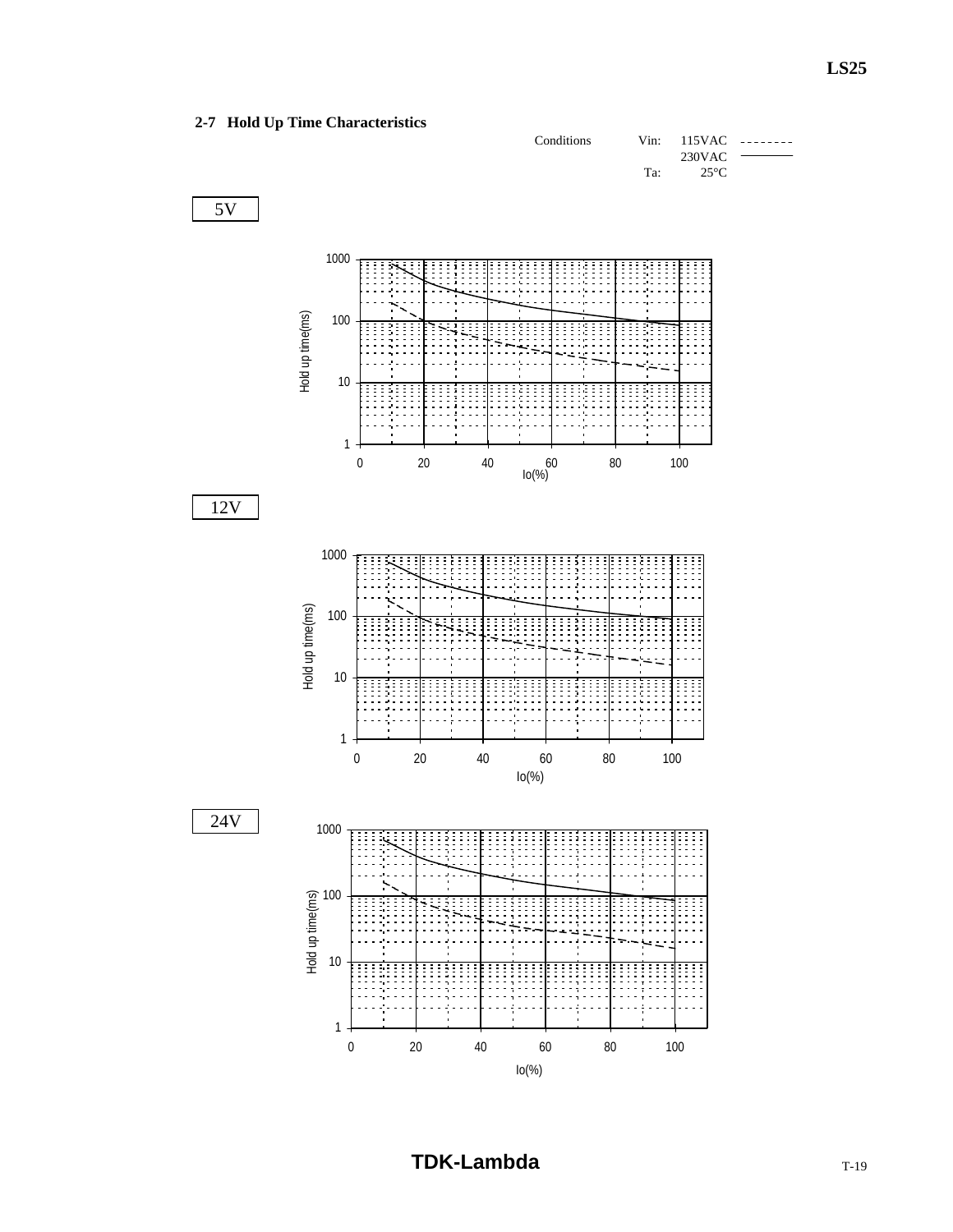## **LS25**

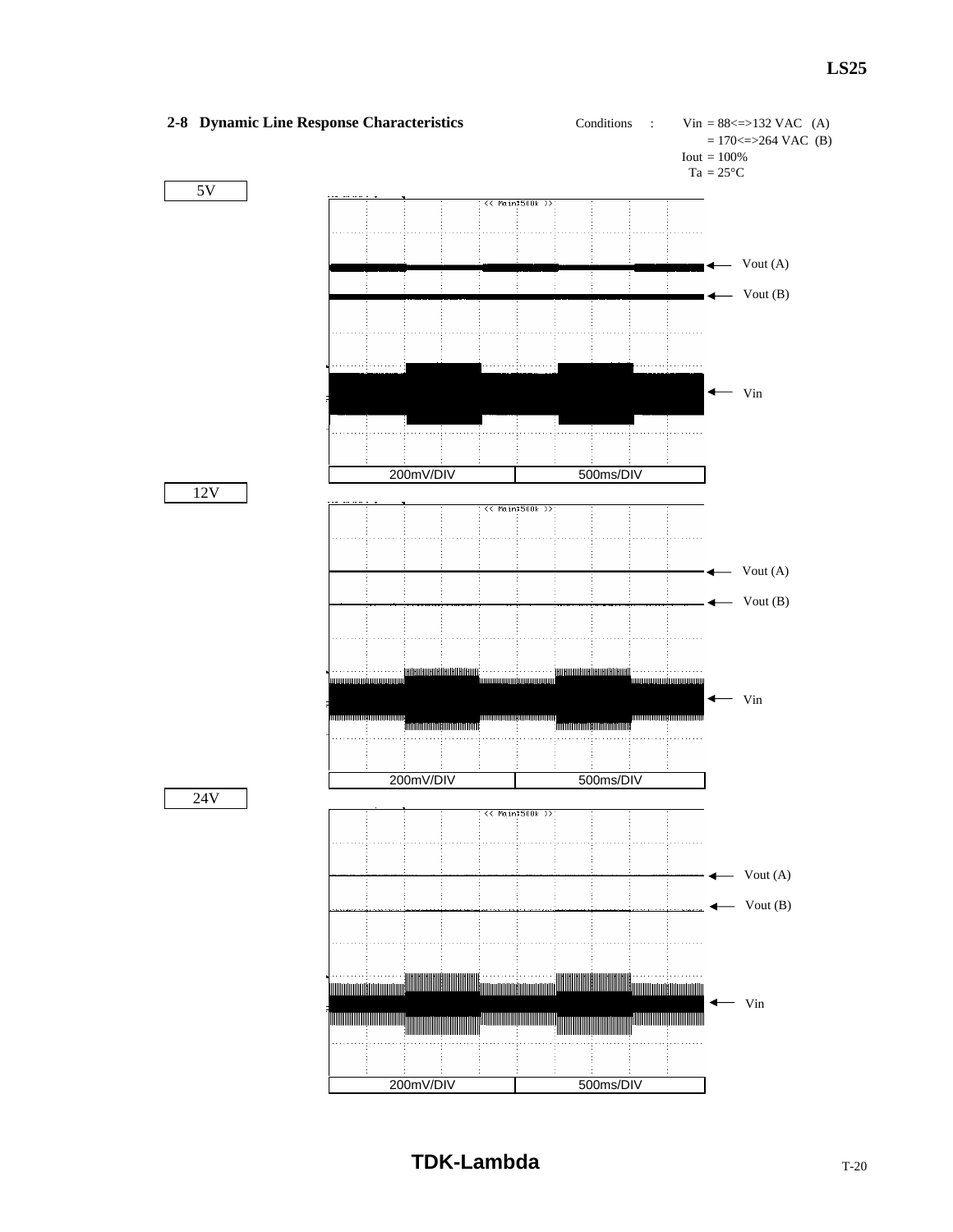Conditions; 
$$
V\text{in}
$$
 :  $115\text{VAC}$ 

\n $Ta$  :  $25^{\circ}\text{C}$ 

**5V**

## f=100Hz



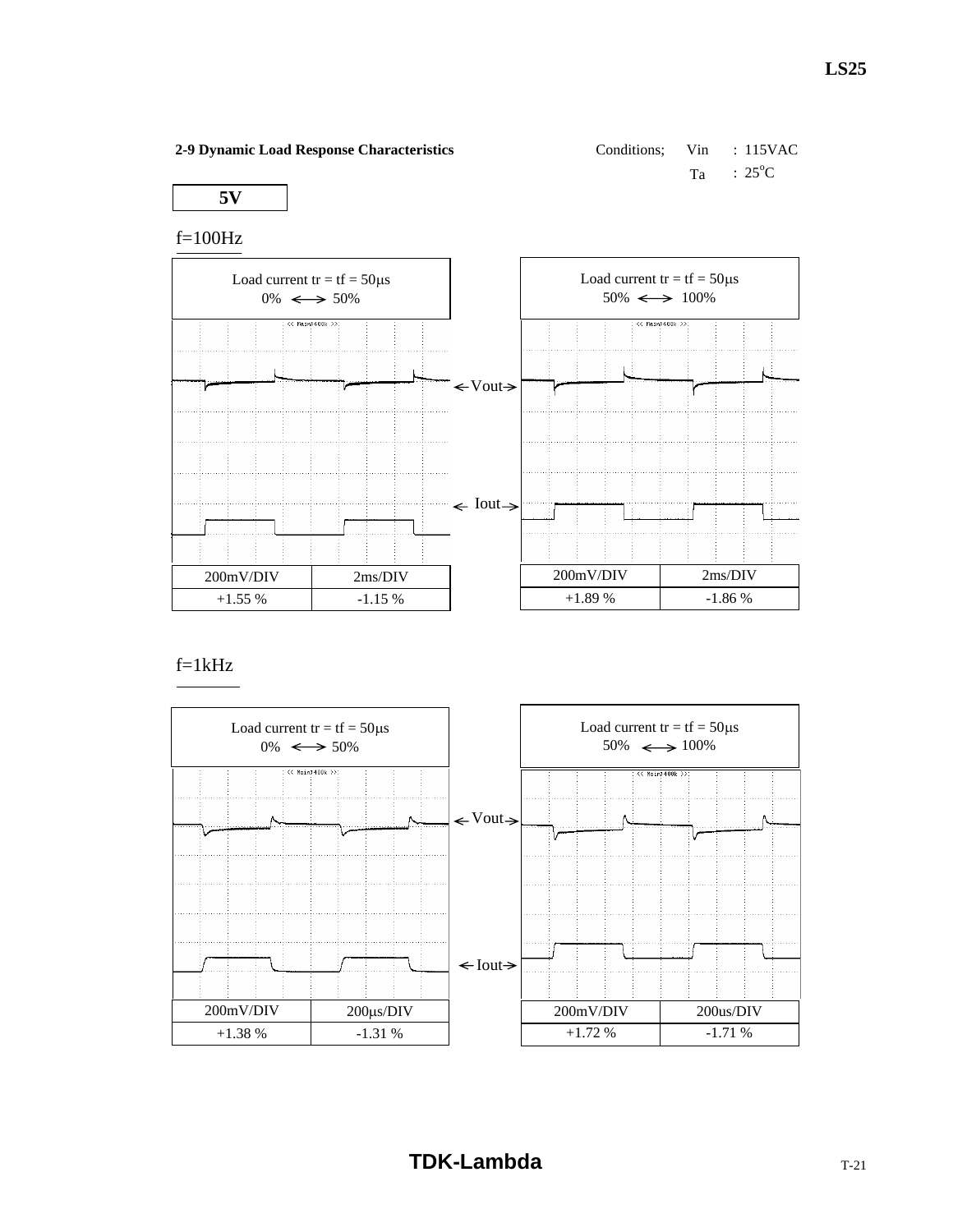| 2-9 Dynamic Load Response Characteristics | Conditions: Vin : 230VAC |                          |
|-------------------------------------------|--------------------------|--------------------------|
|                                           |                          | $Ta$ : 25 <sup>o</sup> C |
| 5V                                        |                          |                          |

**5V**

f=100Hz



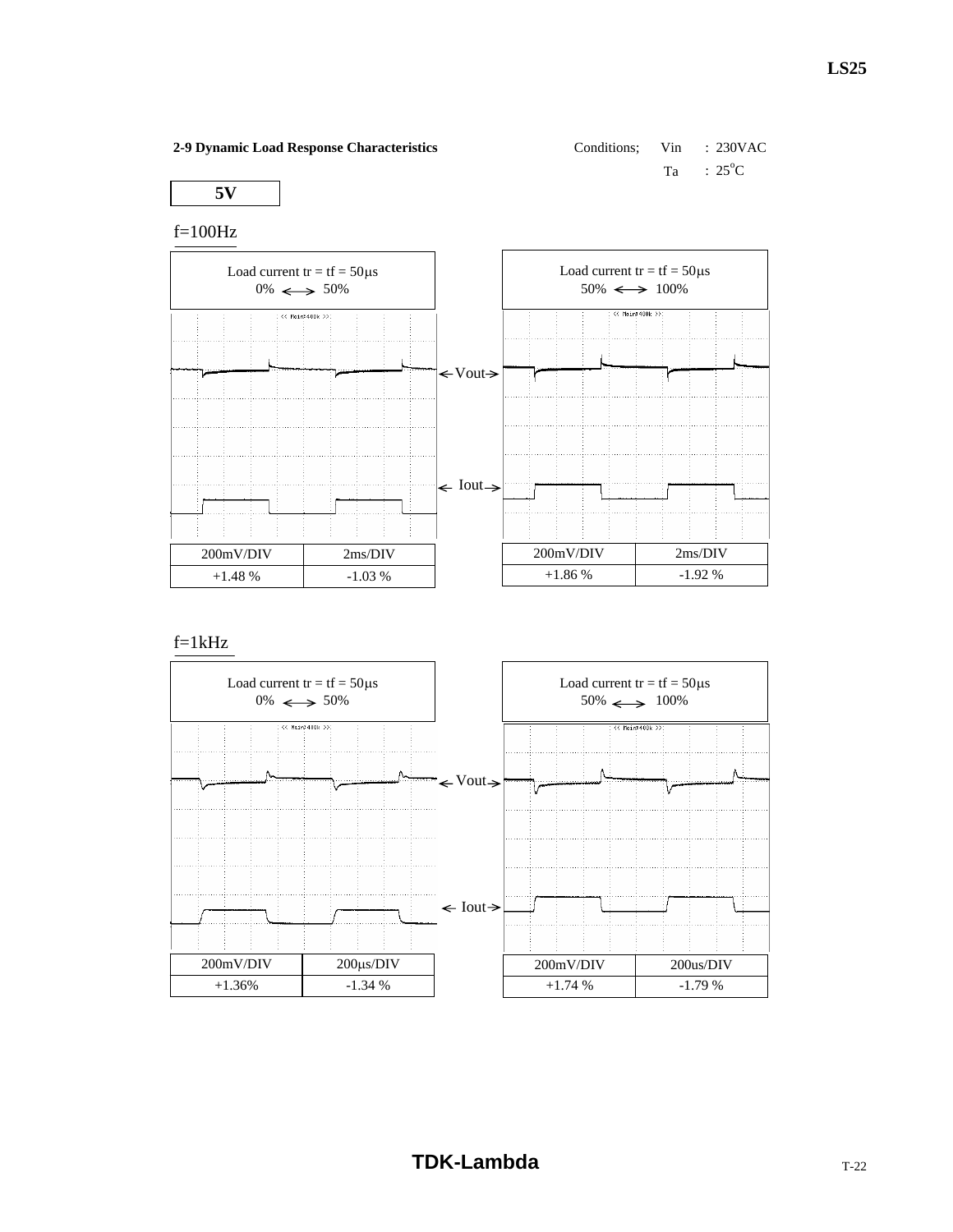Conditions; 
$$
V\text{in}
$$
 :  $115\text{VAC}$ 

\n $Ta$  :  $25^{\circ}\text{C}$ 

**12V**

## f=100Hz



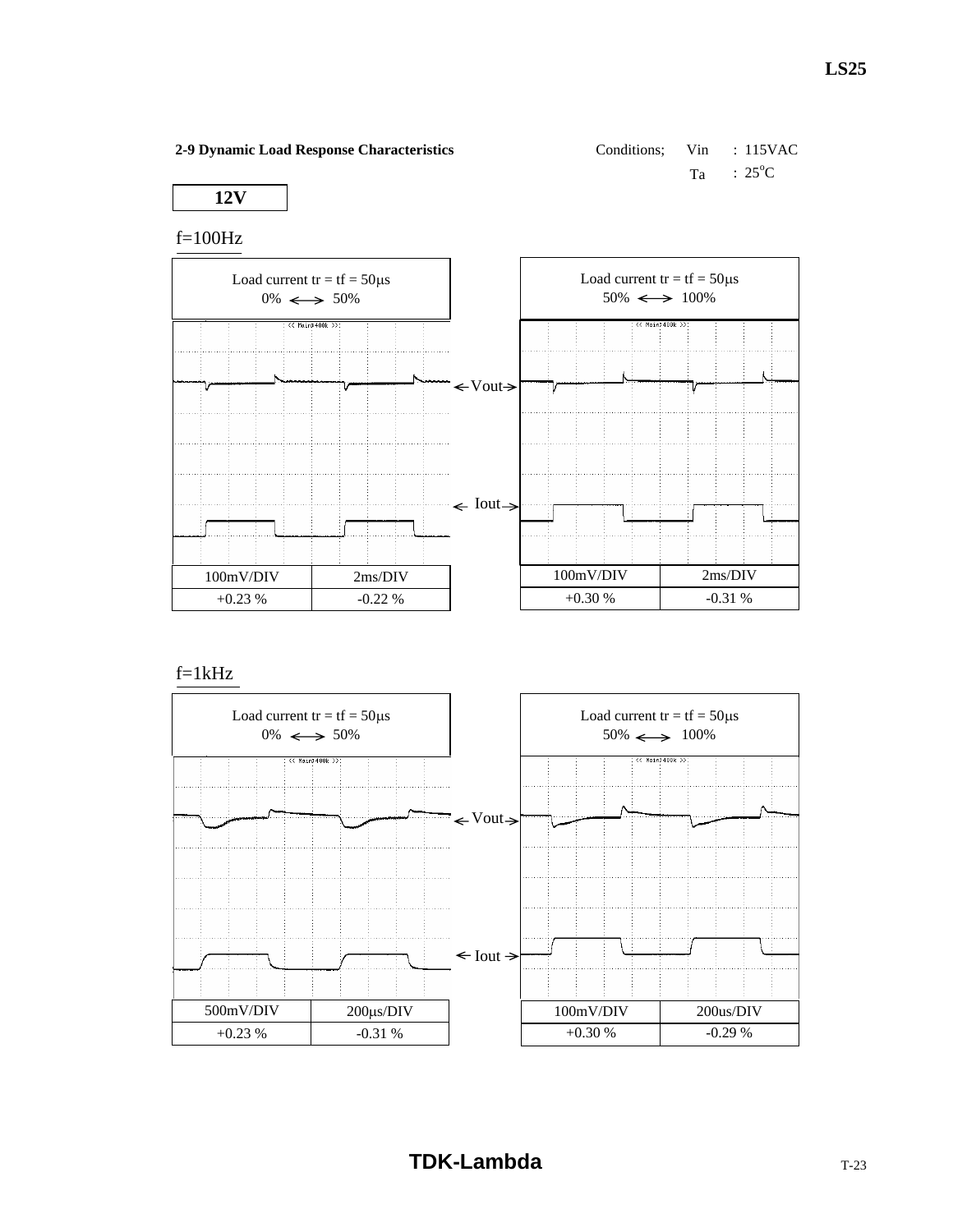Conditions;

\n
$$
\text{Vin} \quad : \quad 230 \text{VAC}
$$
\n
$$
\text{Ta} \quad : \quad 25^{\circ} \text{C}
$$

**12V**

## f=100Hz



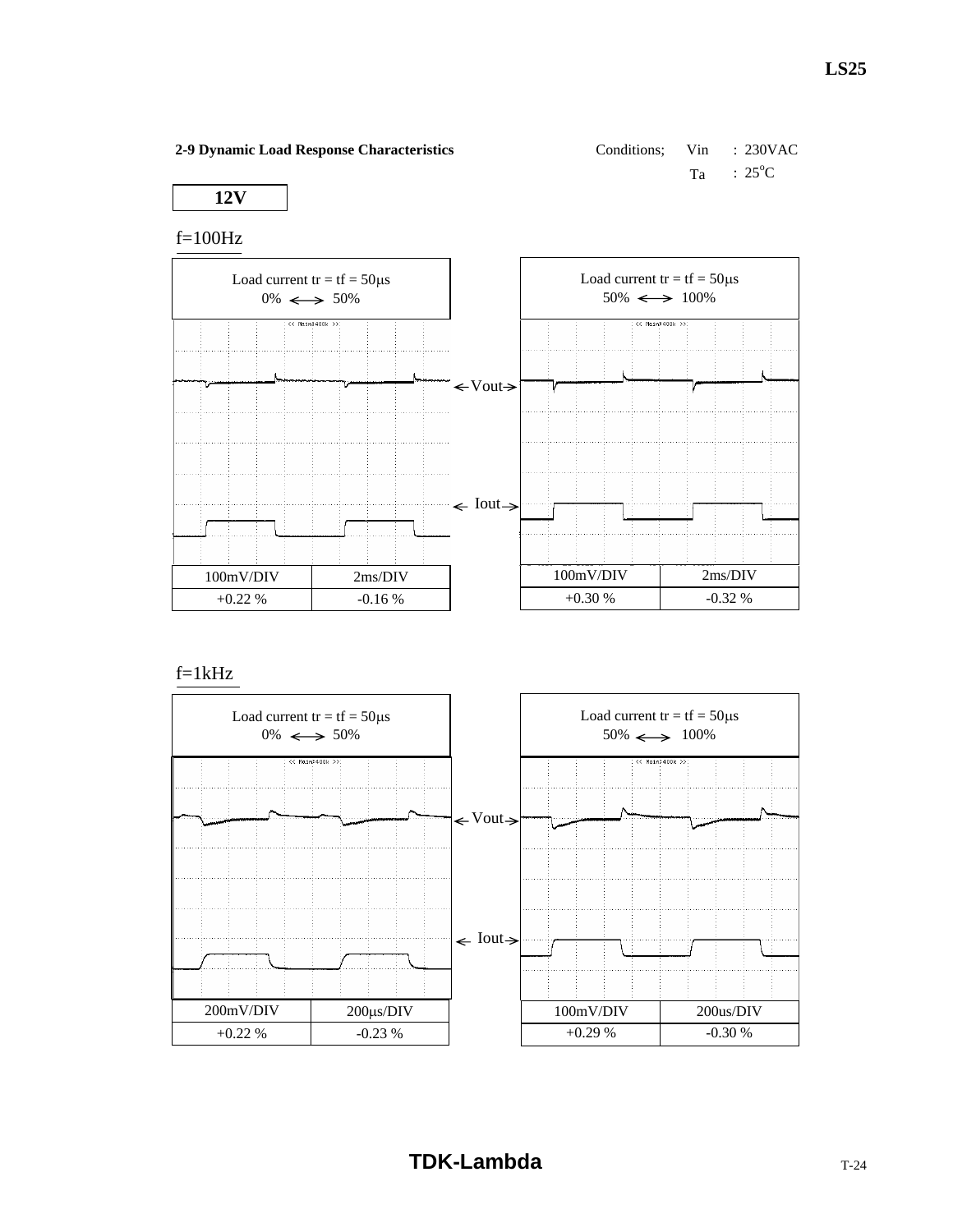Conditions;

\n
$$
\text{Vin} \quad : 115 \text{VAC}
$$
\n
$$
\text{Ta} \quad : 25^{\circ} \text{C}
$$

## **24V**

## f=100Hz



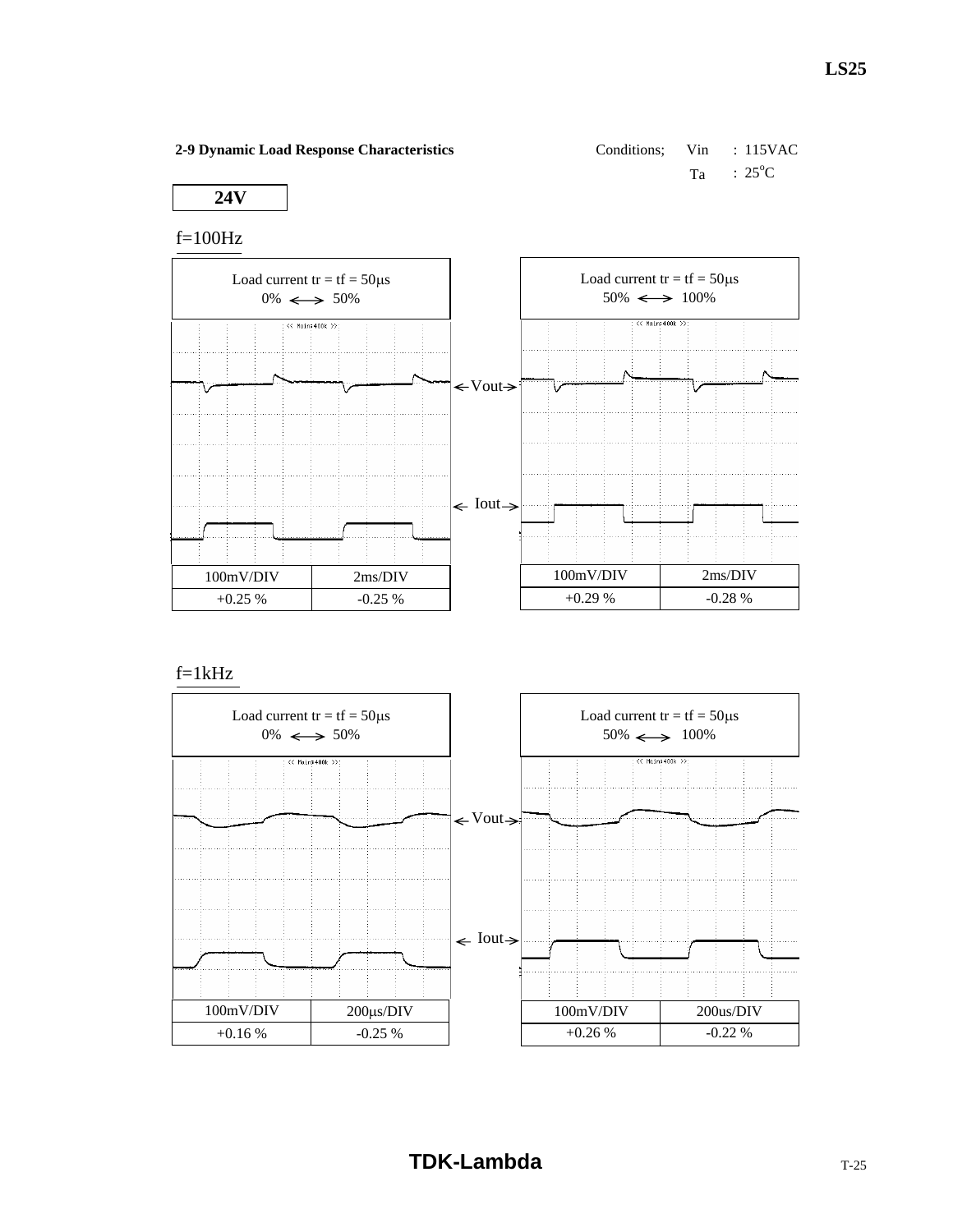Conditions;

\nViin

\n
$$
\therefore
$$
 230VAC

\nTa

\n $\therefore$  25°C

**24V**

## f=100Hz



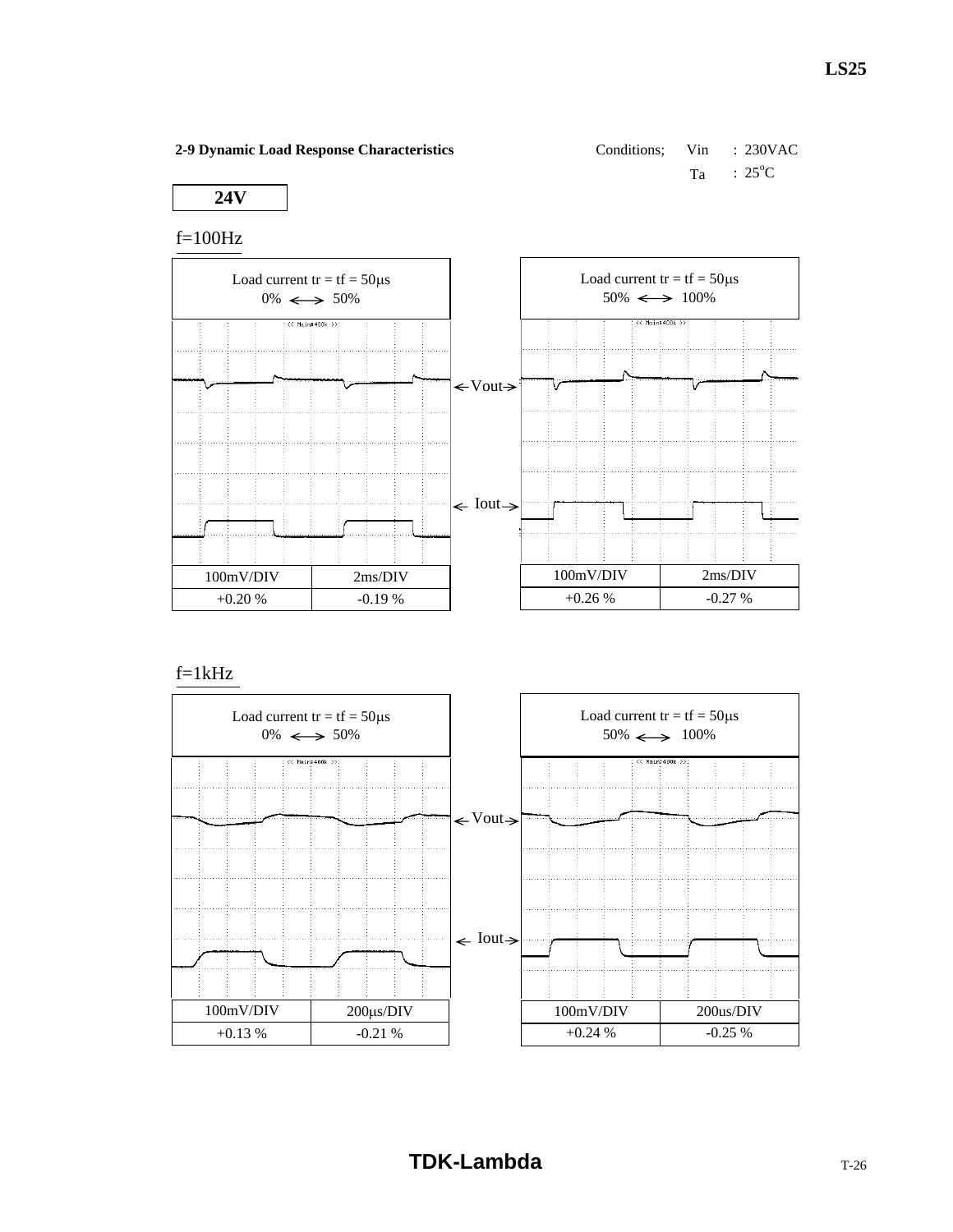

## **2-10 Response to Brown Out Characteristics**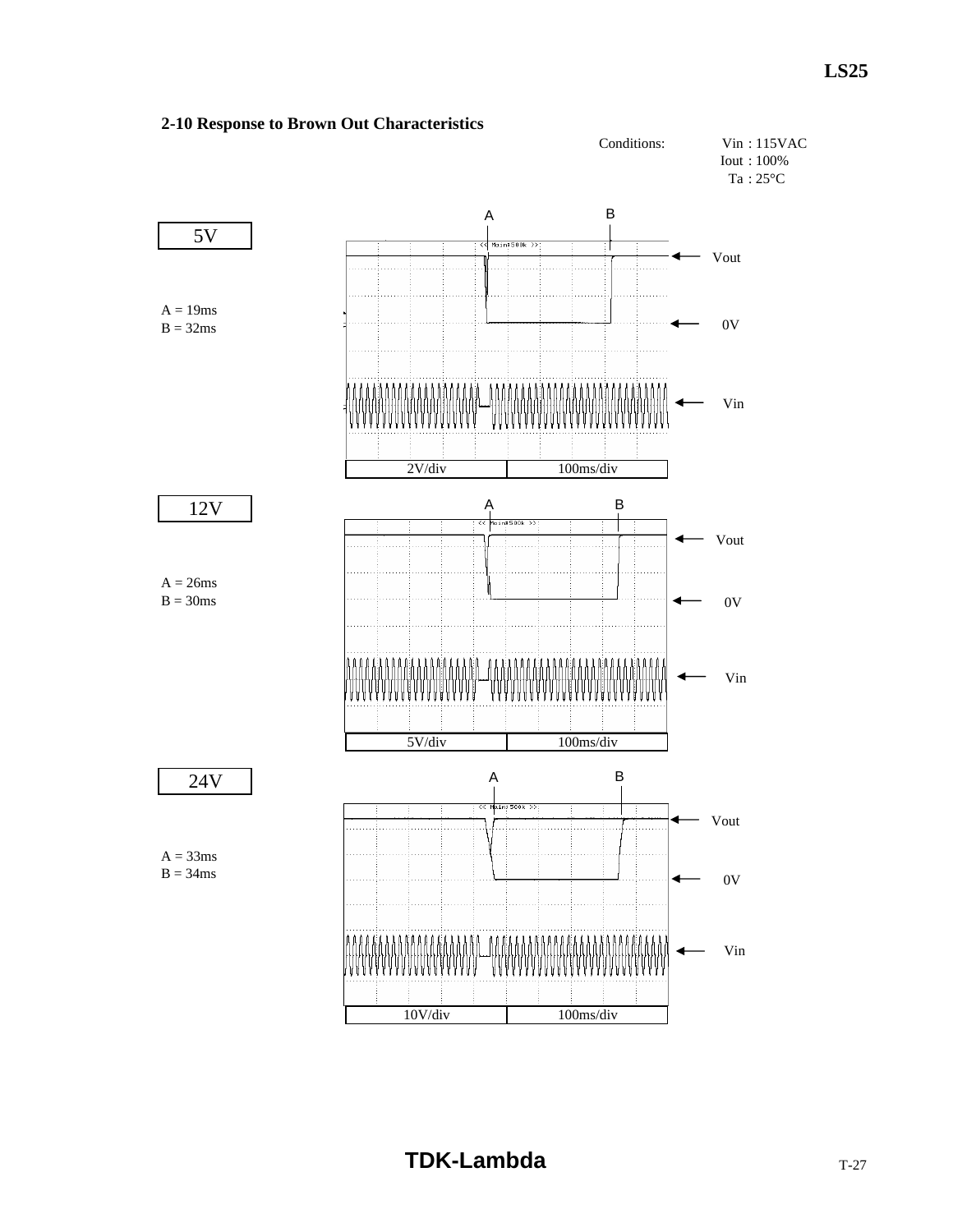

## **2-10 Response to Brown Out Characteristics**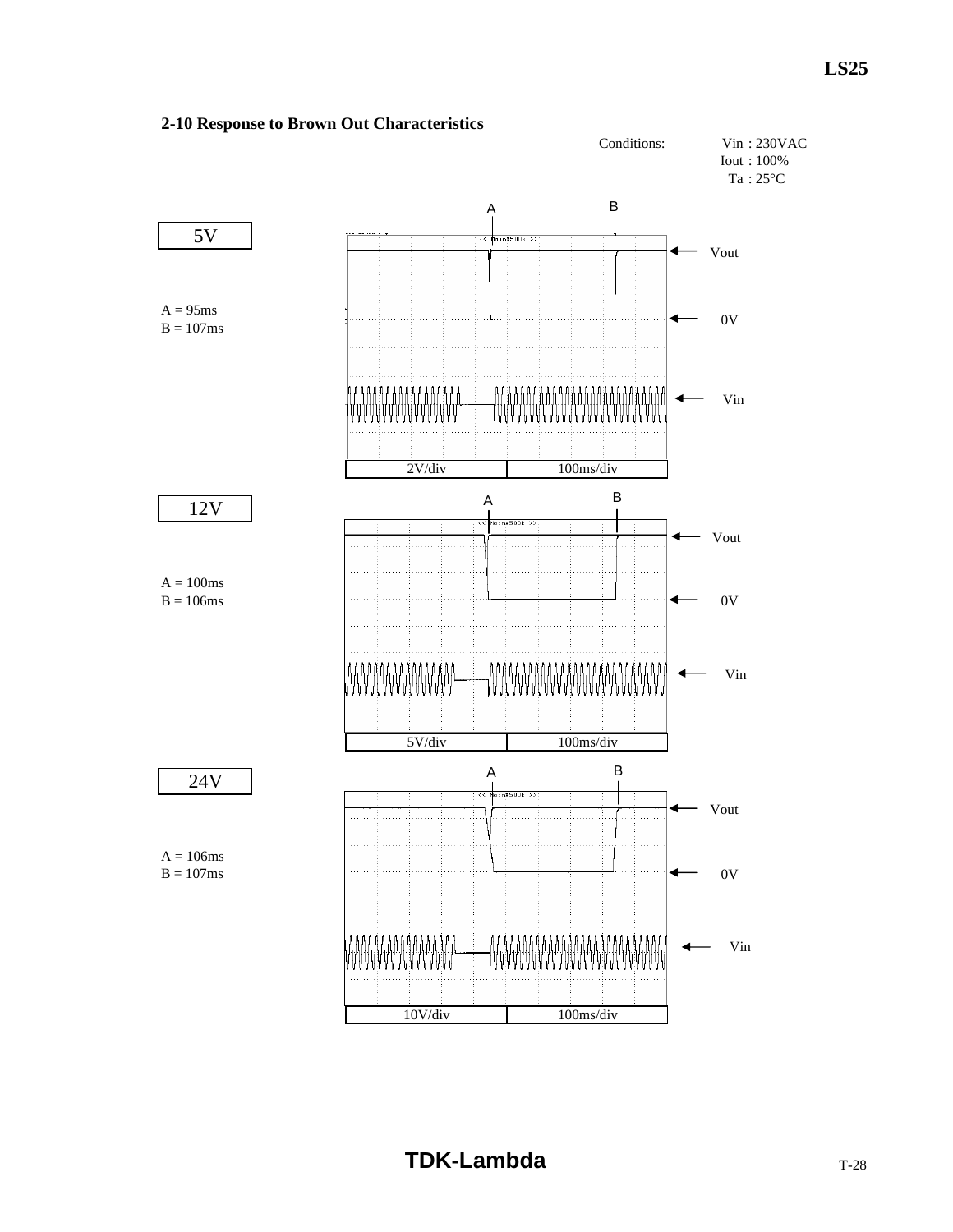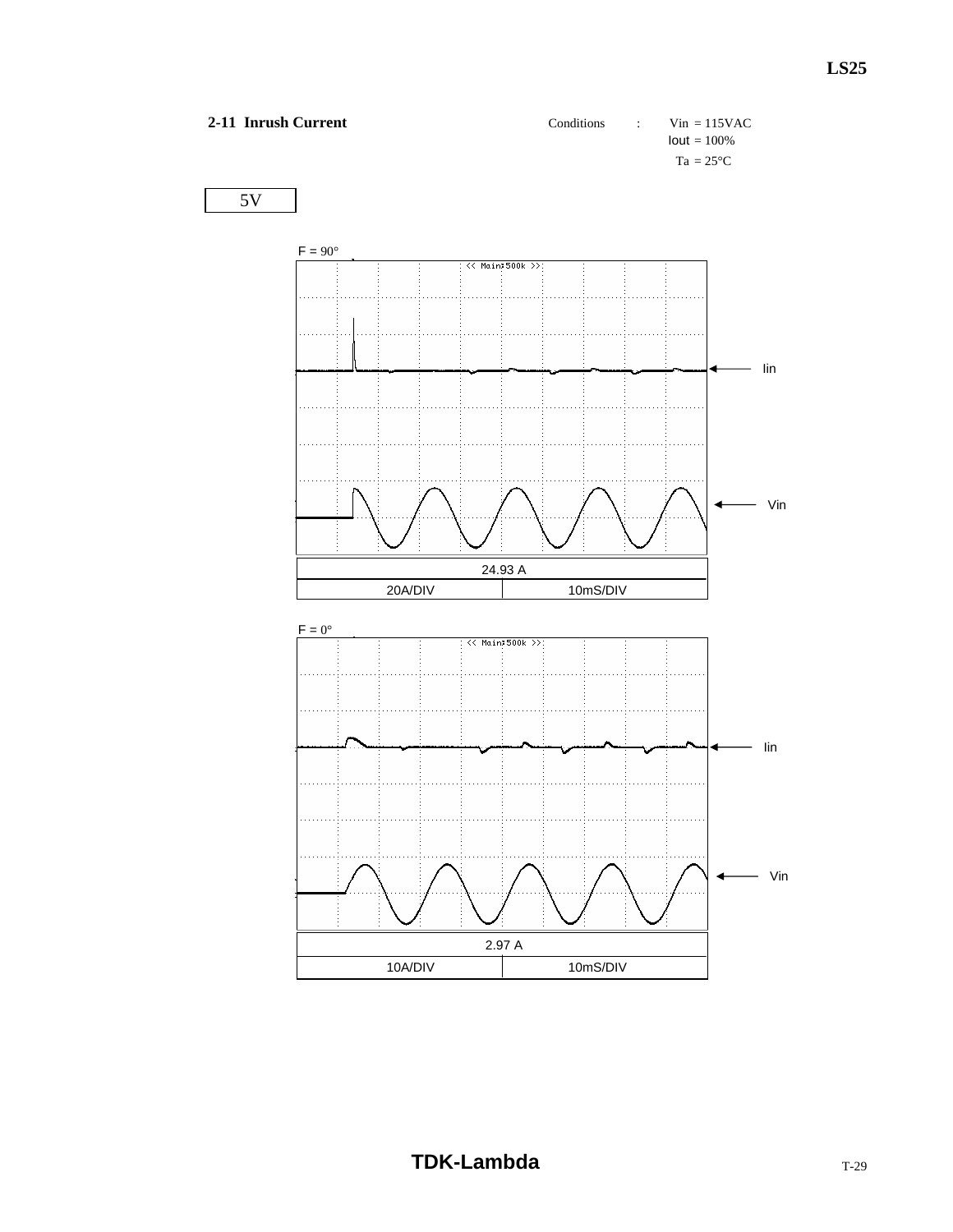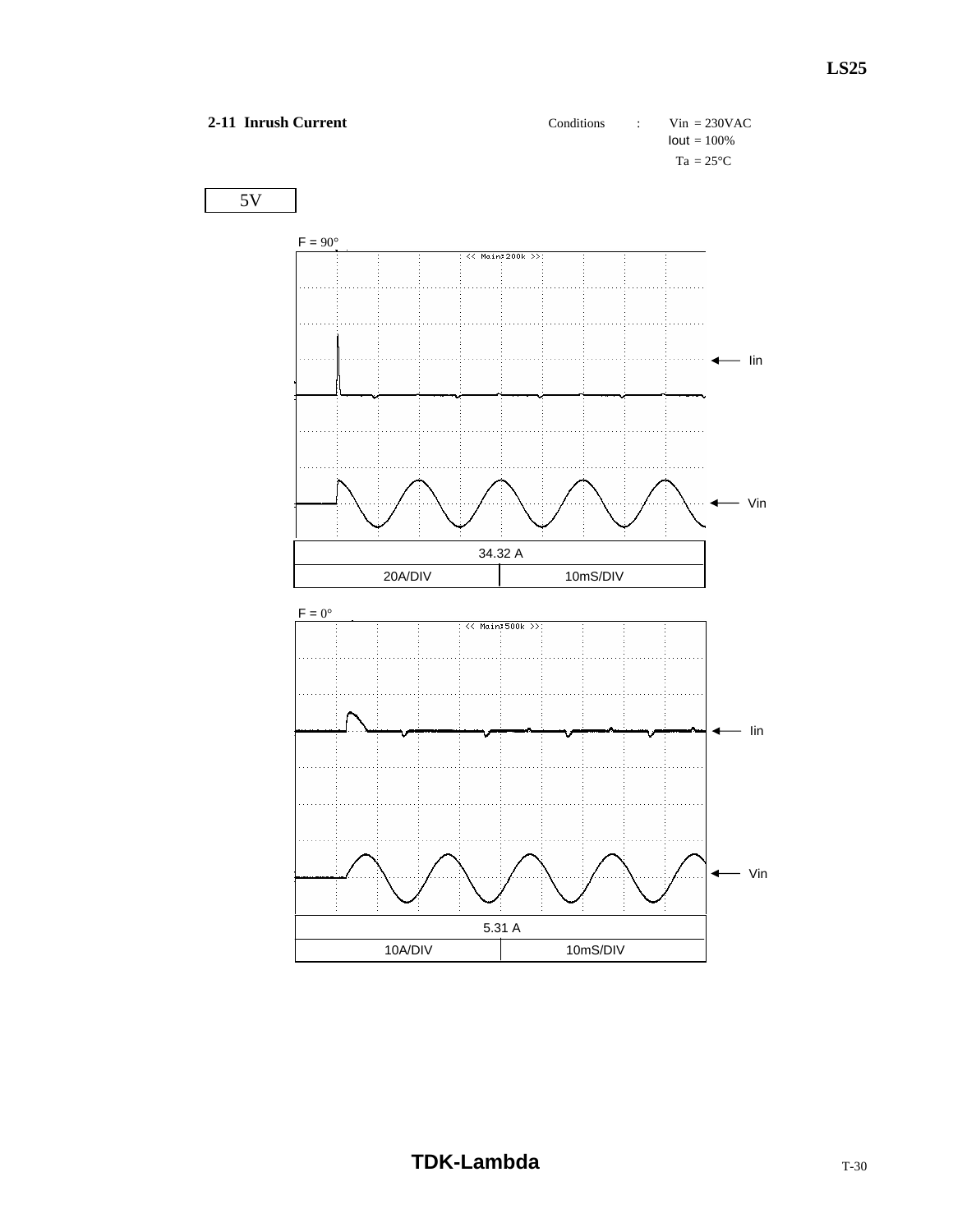## **2-12 Input Current Harmonics**



 $5V$  f = 60Hz

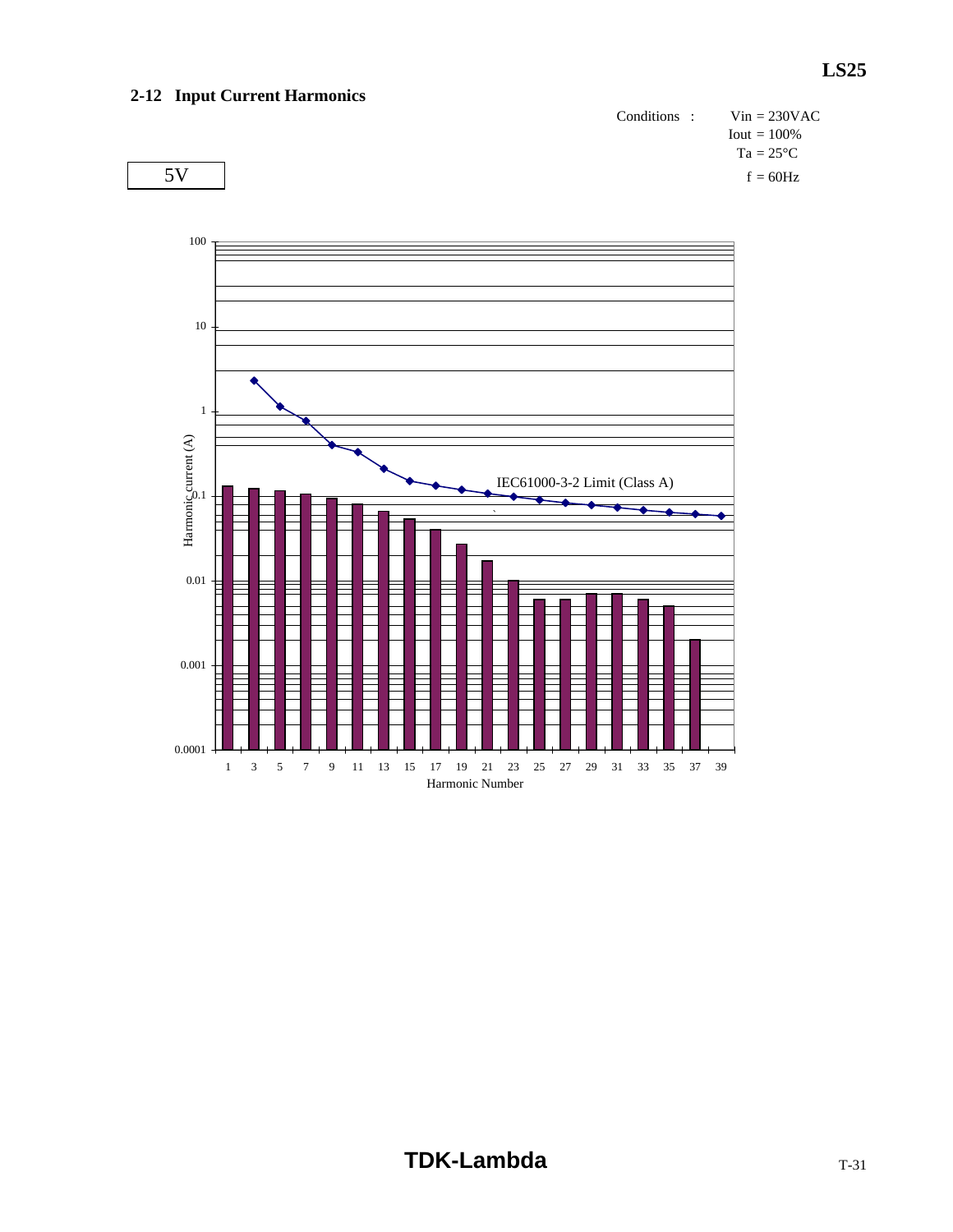## **2-13 Leakage Current Characteristics**

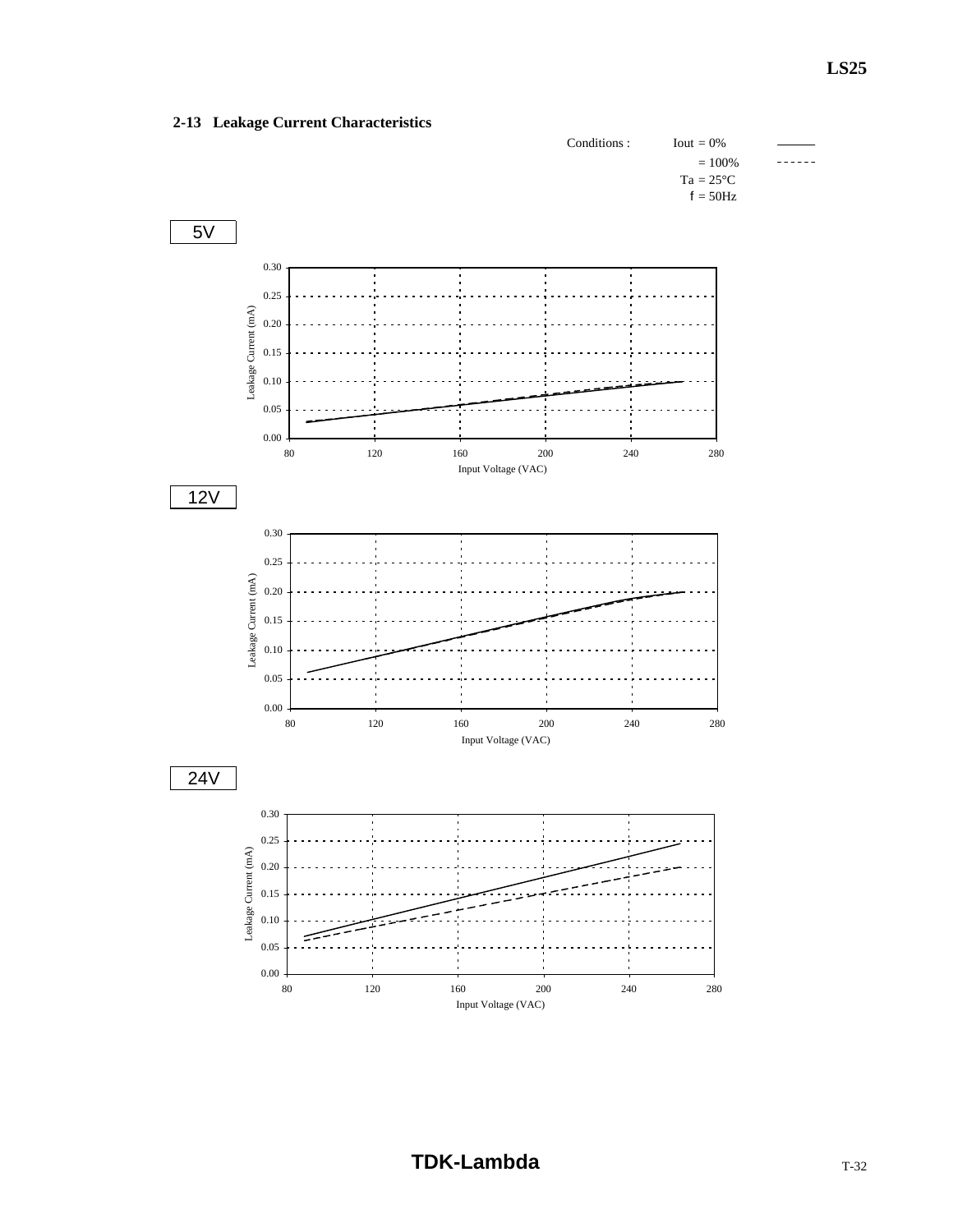## **2-14 Output Ripple And Noise Waveform**

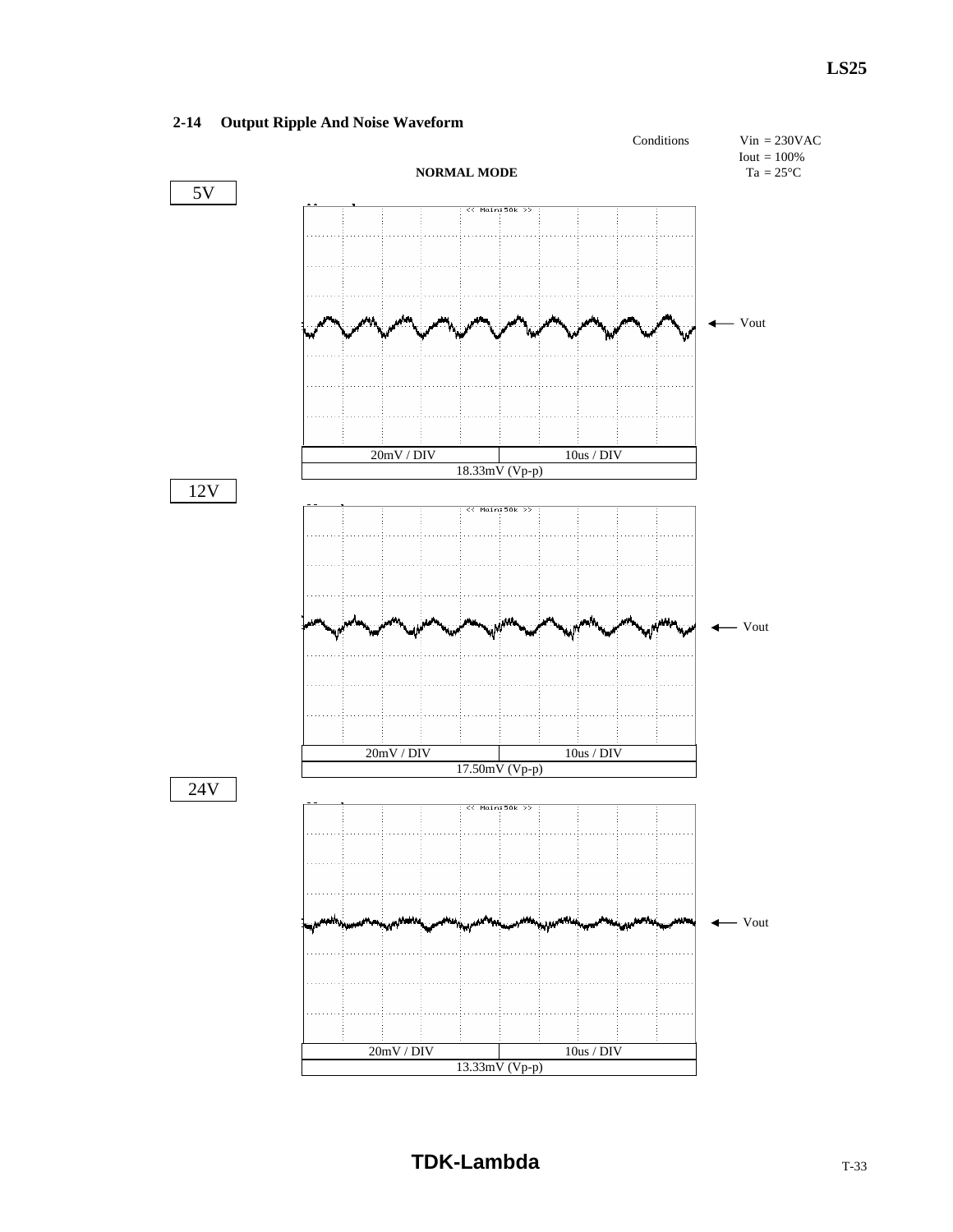## **2-14 Output Ripple And Noise Waveform**

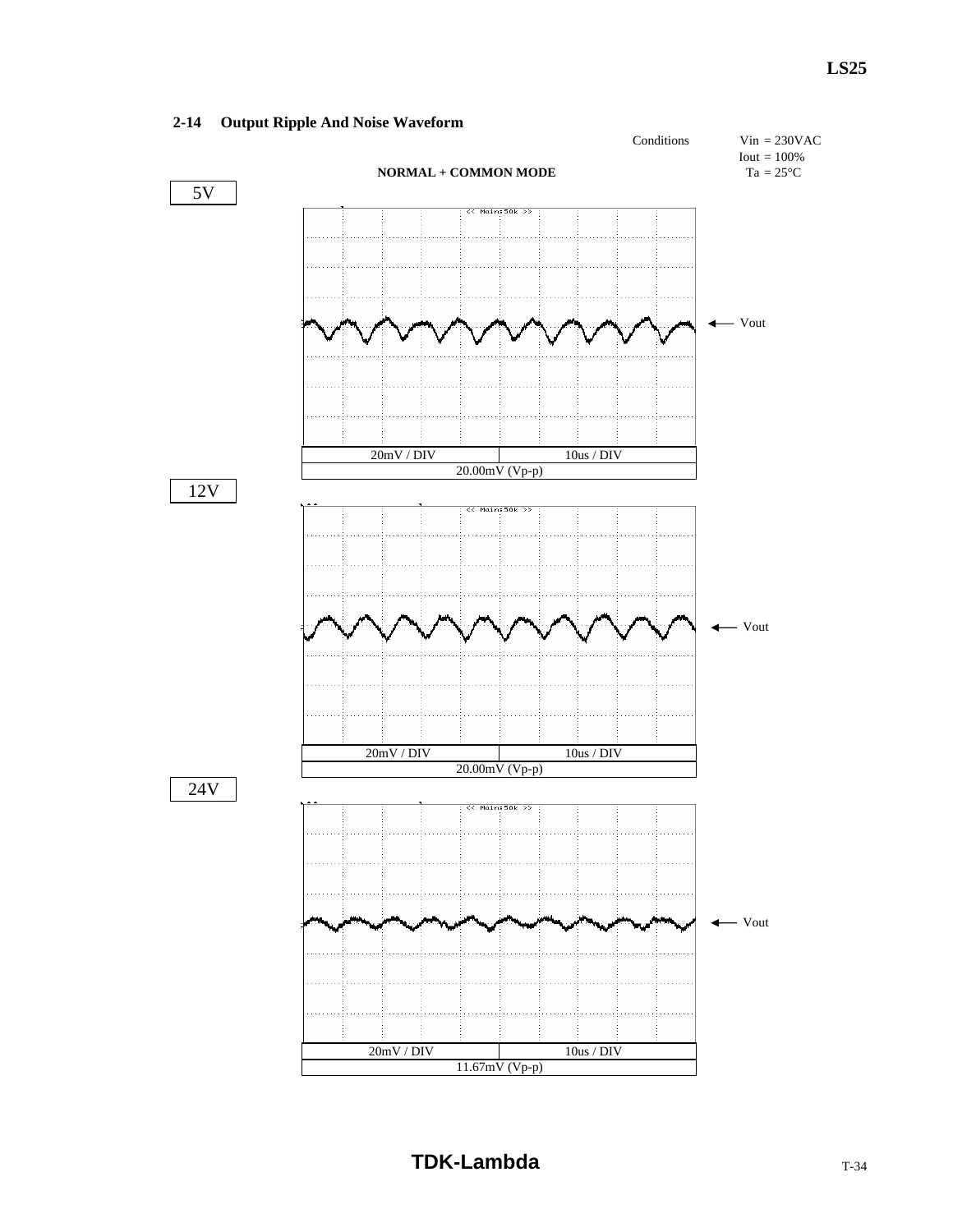## 2-15 Electro-Magnetic Interference characteristics Conditions: Vin : 110VAC

Iout : 100%

#### **Conducted Emission**







Phase : L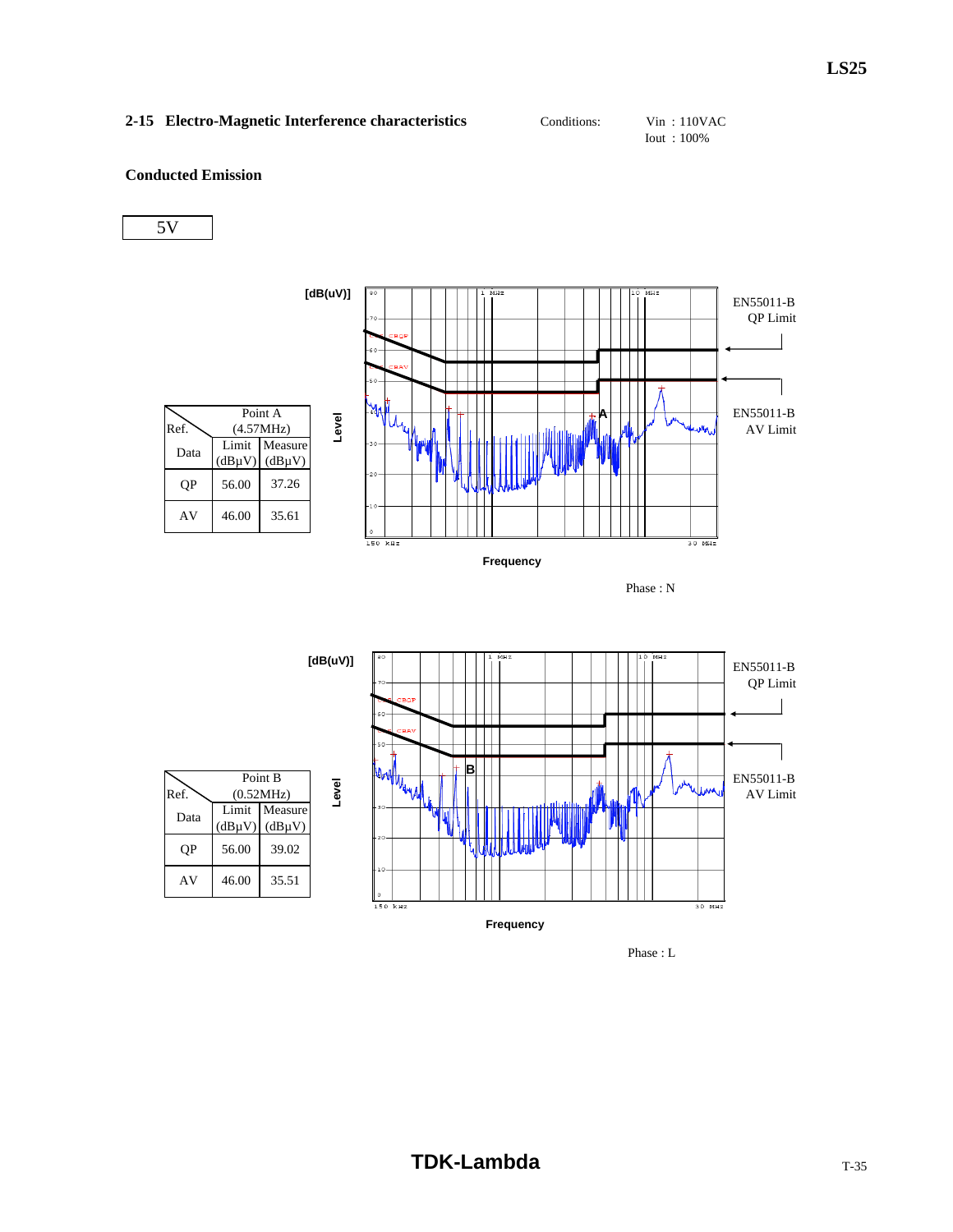## 2-15 Electro-Magnetic Interference characteristics Conditions: Vin : 230VAC

Iout : 100%

## **Conducted Emission**

5V



Phase : L

 $30$  MHz

**Frequency**

150 kHz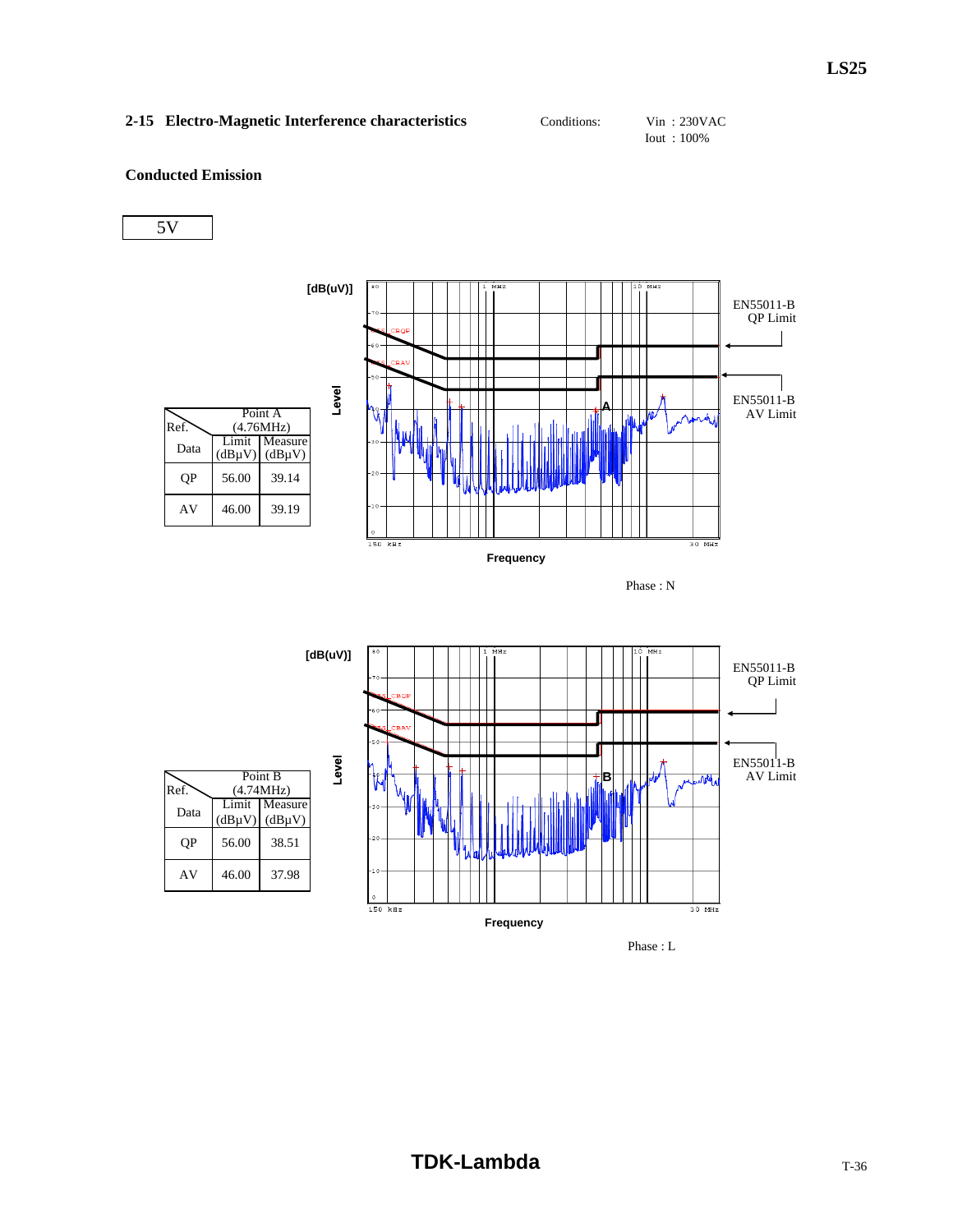## **2-15 Electro-Magnetic Interference characteristics** Conditions: Vin : 110VAC

Iout : 100%

#### **Conducted Emission**







Phase : L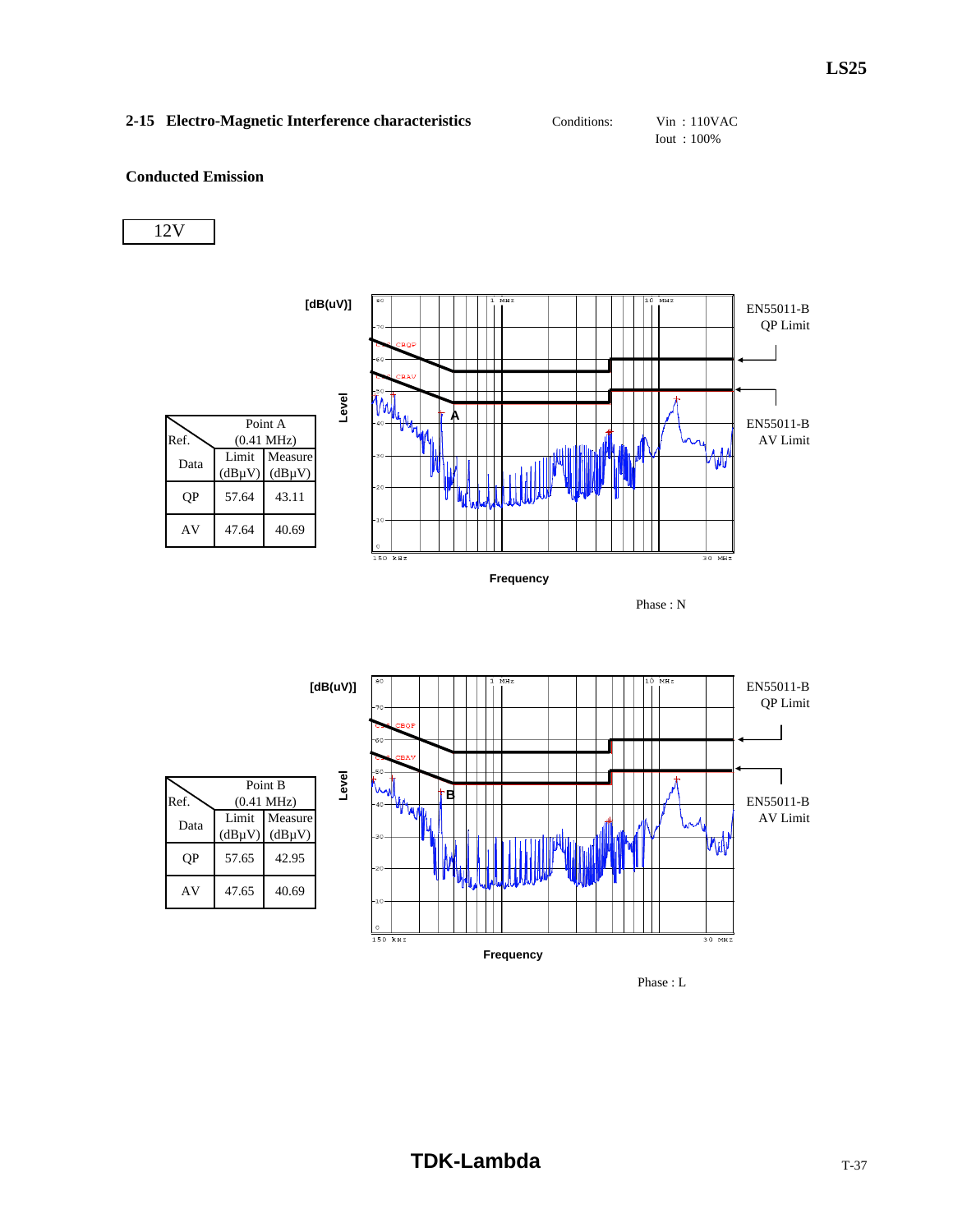## **2-15 Electro-Magnetic Interference characteristics** Conditions: Vin : 230VAC

Iout : 100%

#### **Conducted Emission**

12V







Phase : L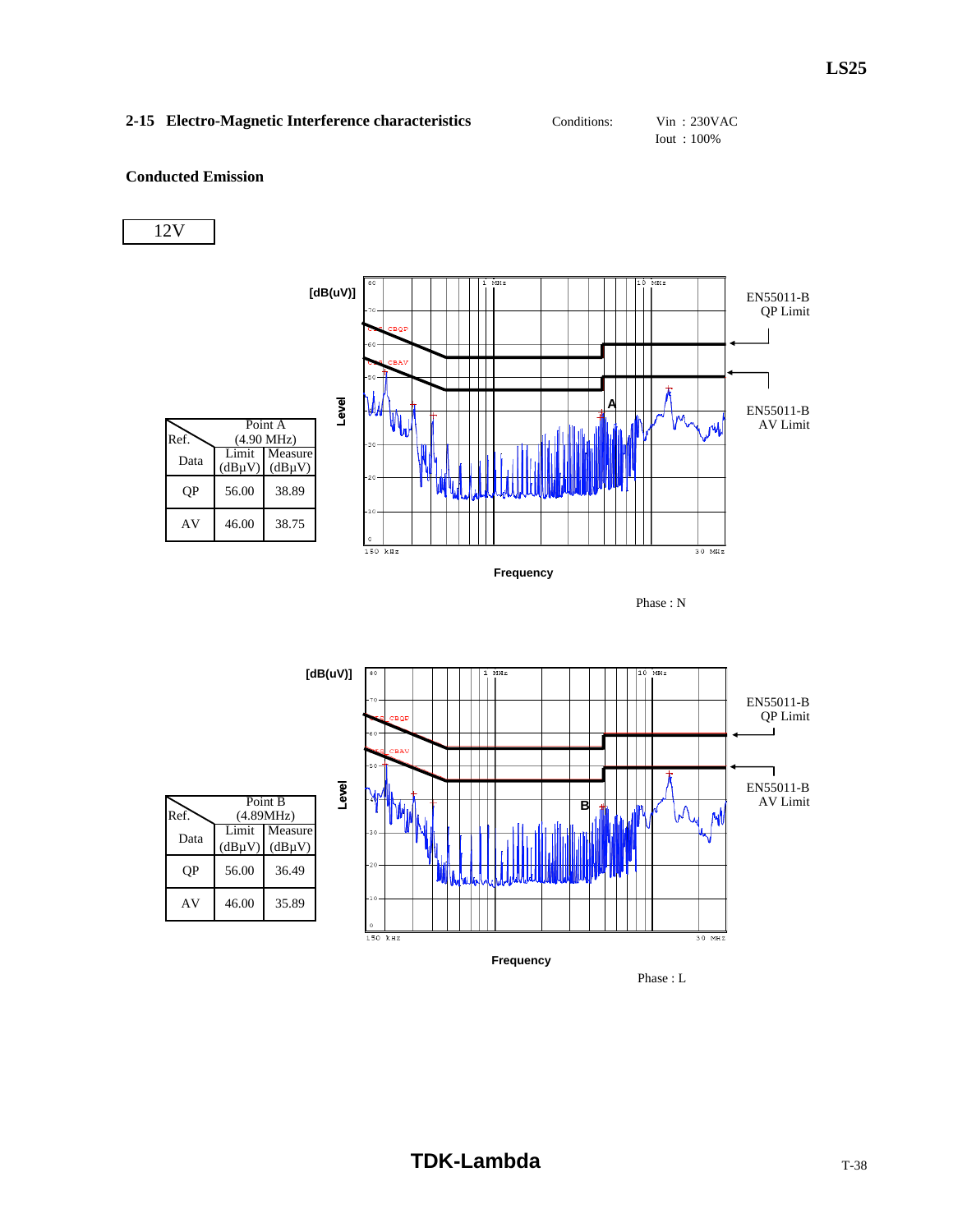## 2-15 Electro-Magnetic Interference characteristics Conditions: Vin : 110VAC

Iout : 100%

## **Conducted Emission**







Phase : L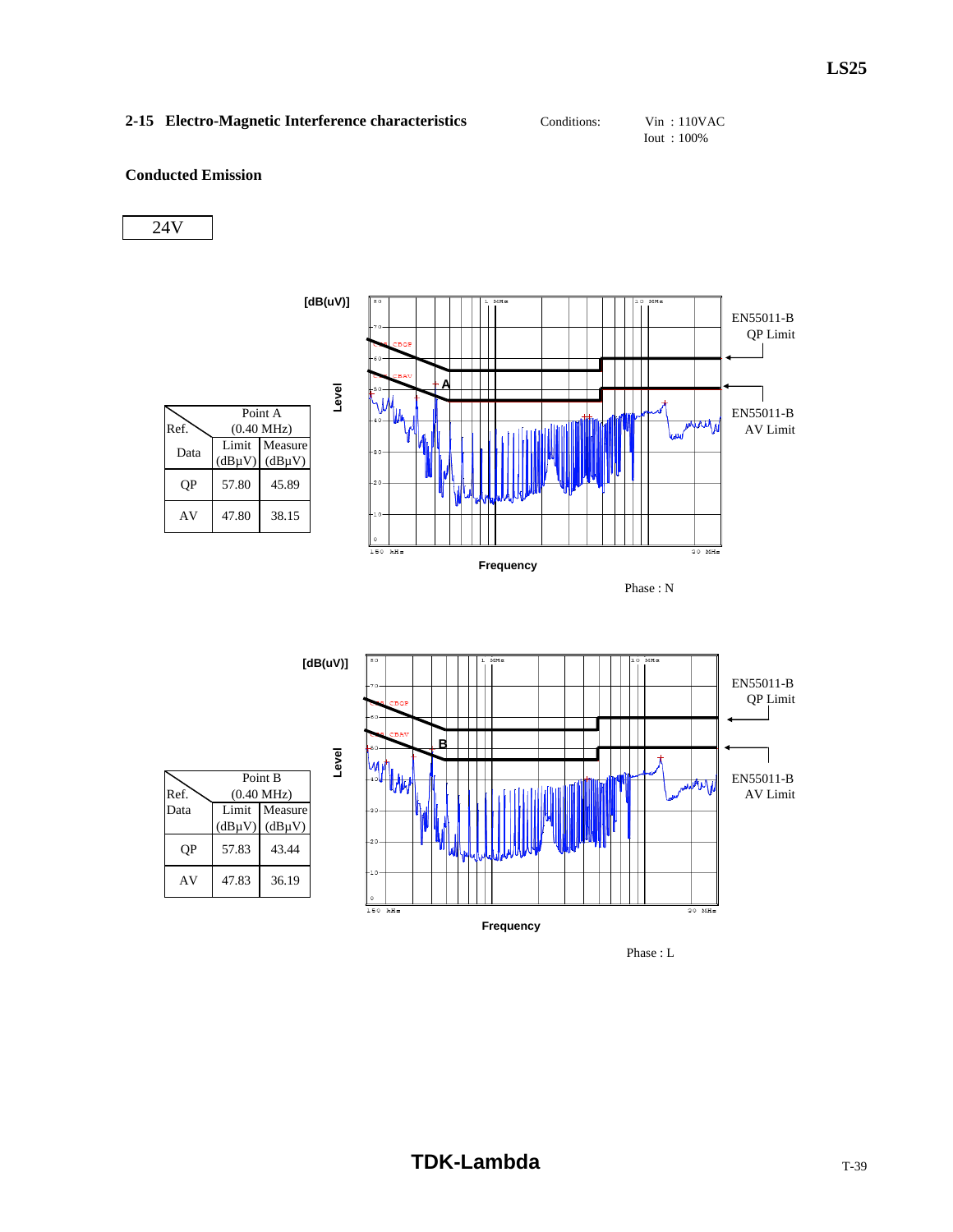## 2-15 Electro-Magnetic Interference characteristics Conditions: Vin : 230VAC

Iout : 100%

## **Conducted Emission**





Phase : L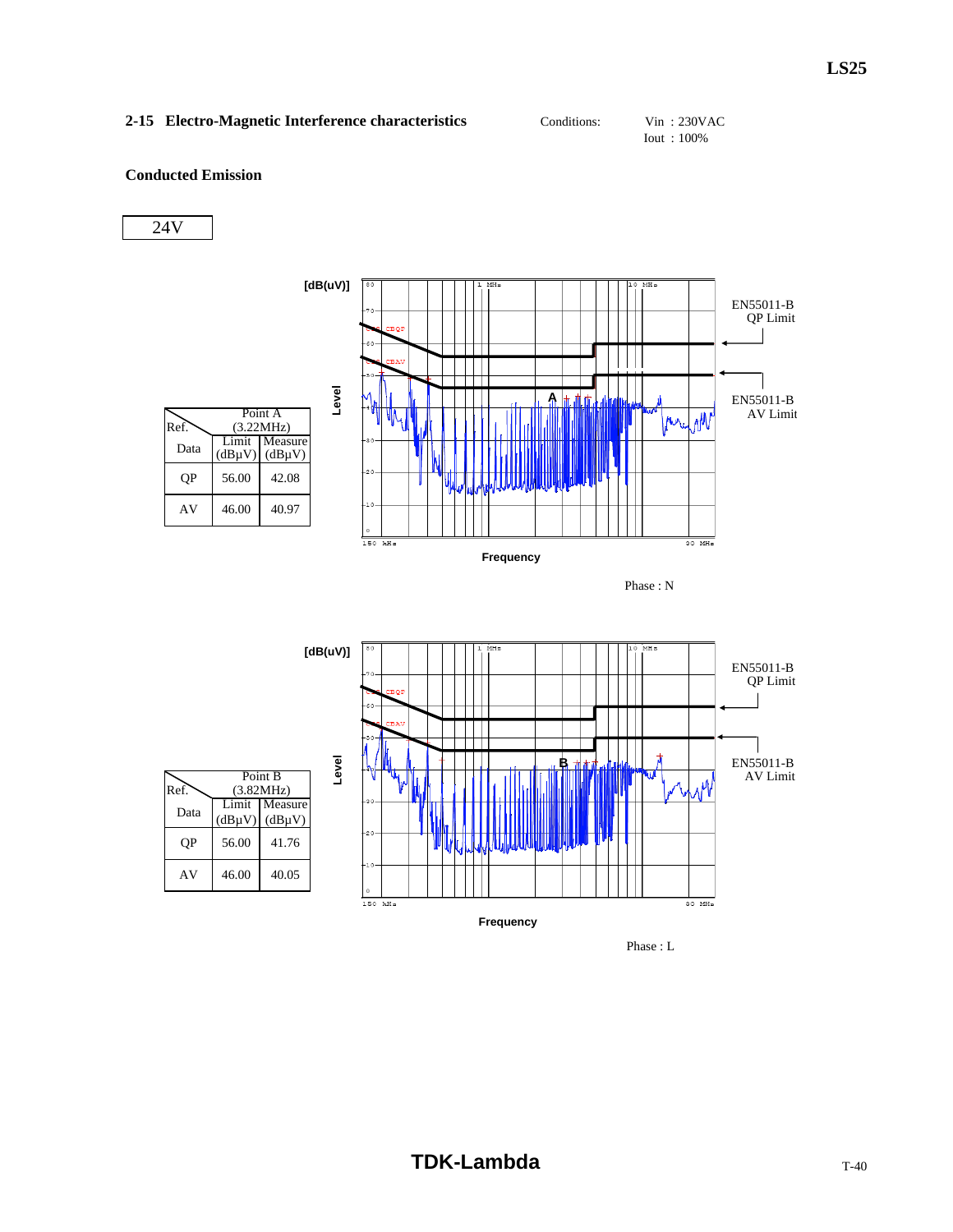## 2-15 Electro-Magnetic Interference characteristics Conditions: Vin : 110VAC

Iout : 100%

## **Radiated Emission**





**VERTICAL**

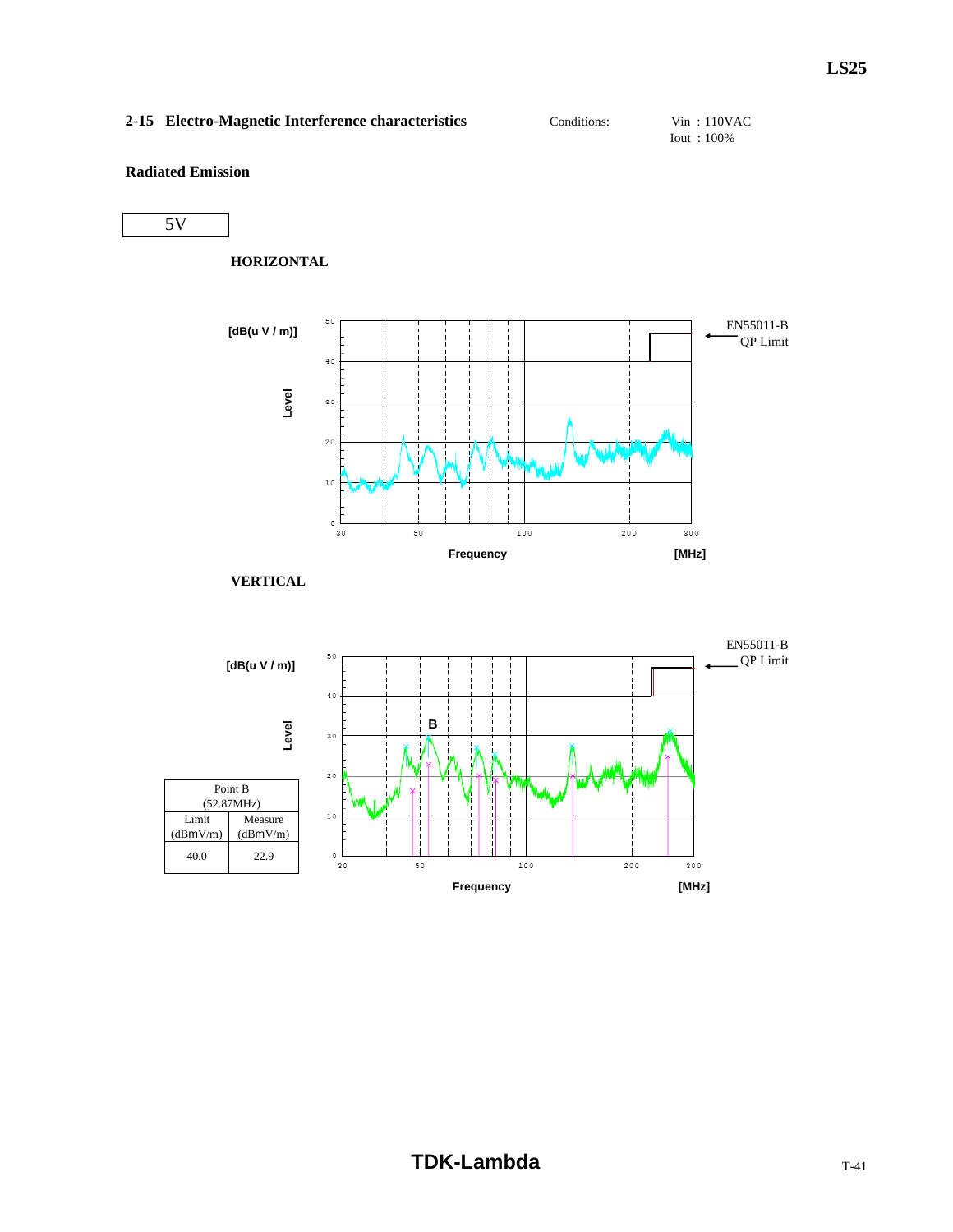## **2-15 Electro-Magnetic Interference characteristics** Conditions: Vin : 230VAC

Iout : 100%

## **Radiated Emission**



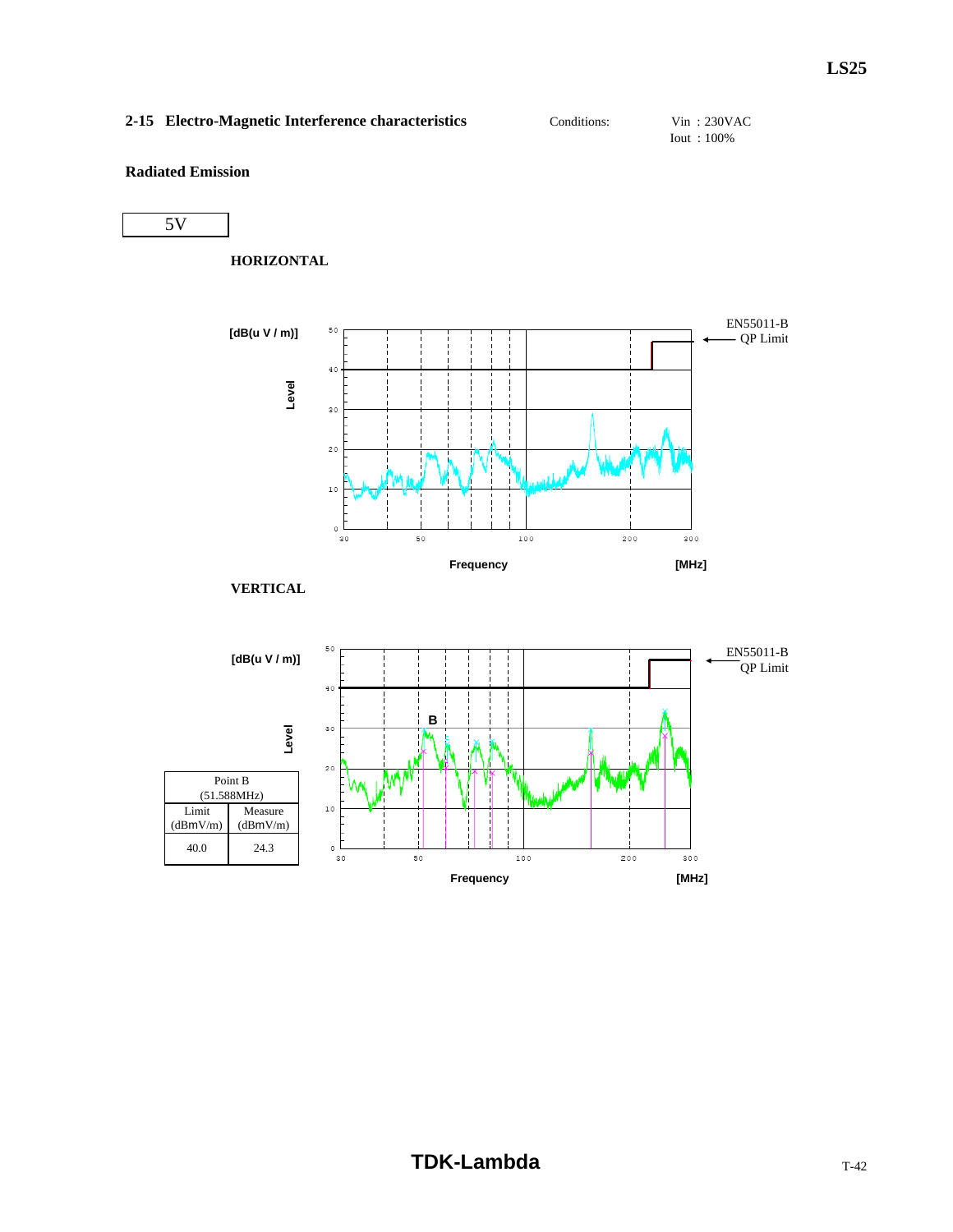## 2-15 Electro-Magnetic Interference characteristics Conditions: Vin : 110VAC

Iout : 100%

## **Radiated Emission**

12V

**HORIZONTAL**



**VERTICAL**

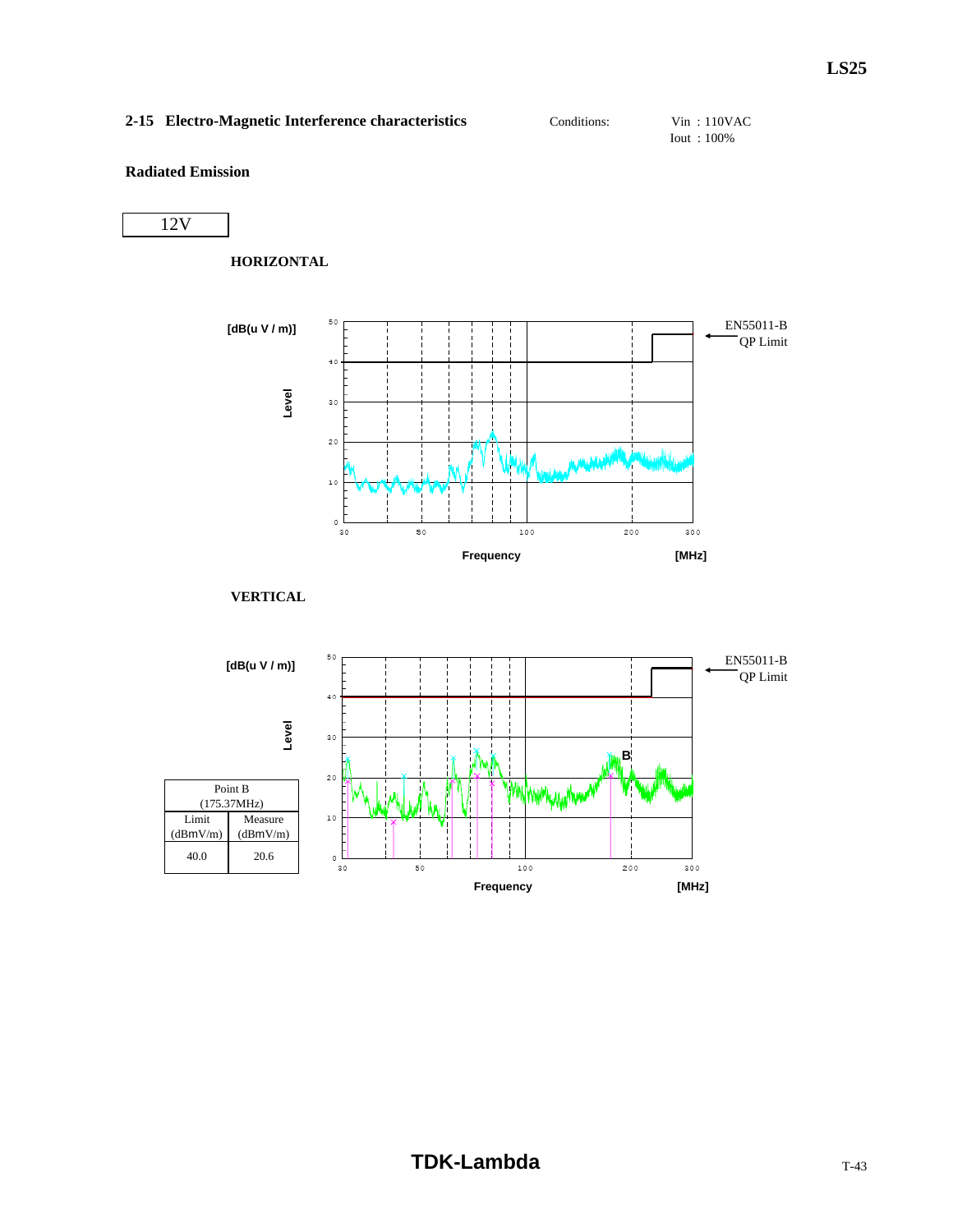## **2-15 Electro-Magnetic Interference characteristics** Conditions: Vin : 230VAC

Iout : 100%

## **Radiated Emission**







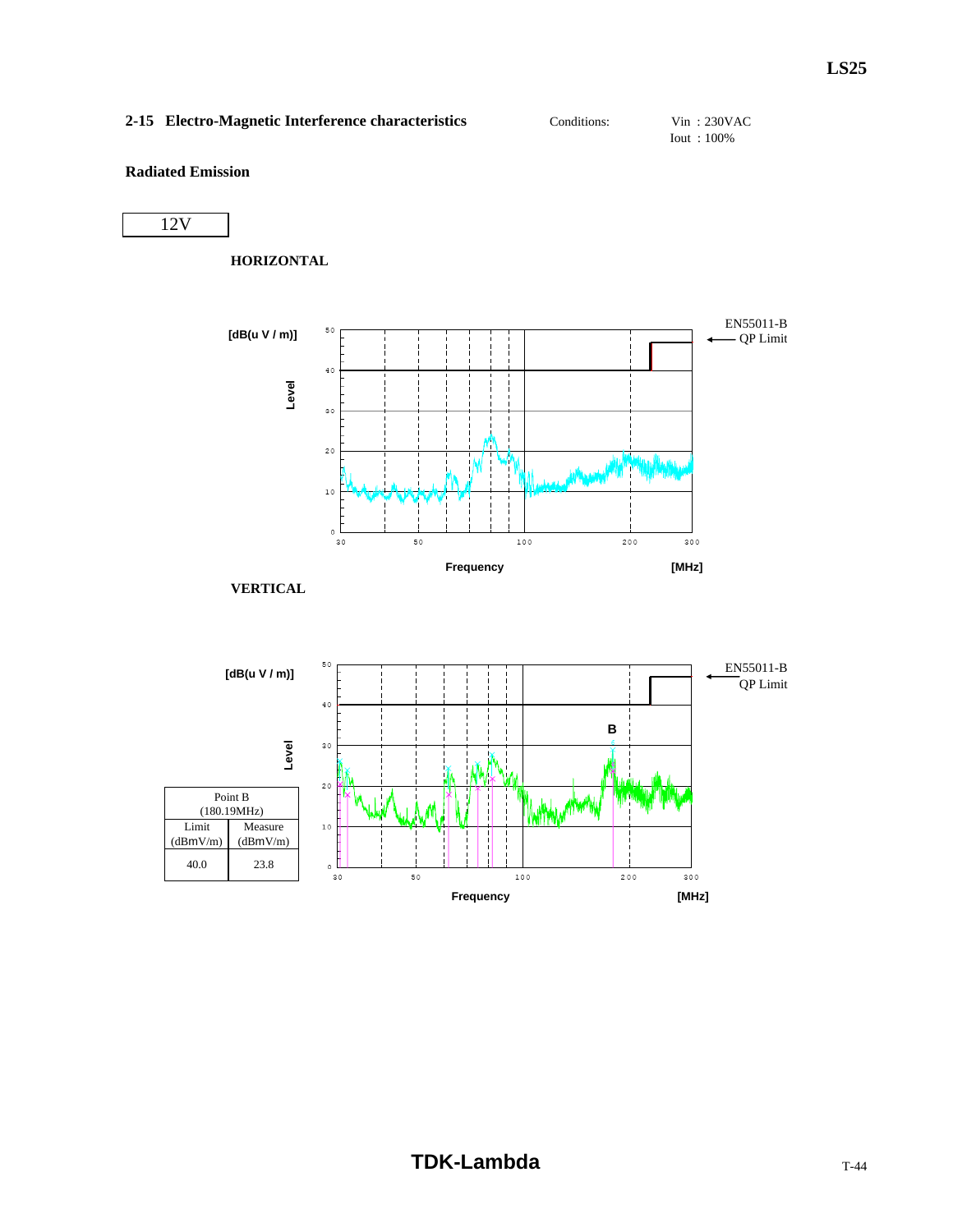## 2-15 Electro-Magnetic Interference characteristics Conditions: Vin : 110VAC

Iout : 100%

## **Radiated Emission**

24V

#### **HORIZONTAL**